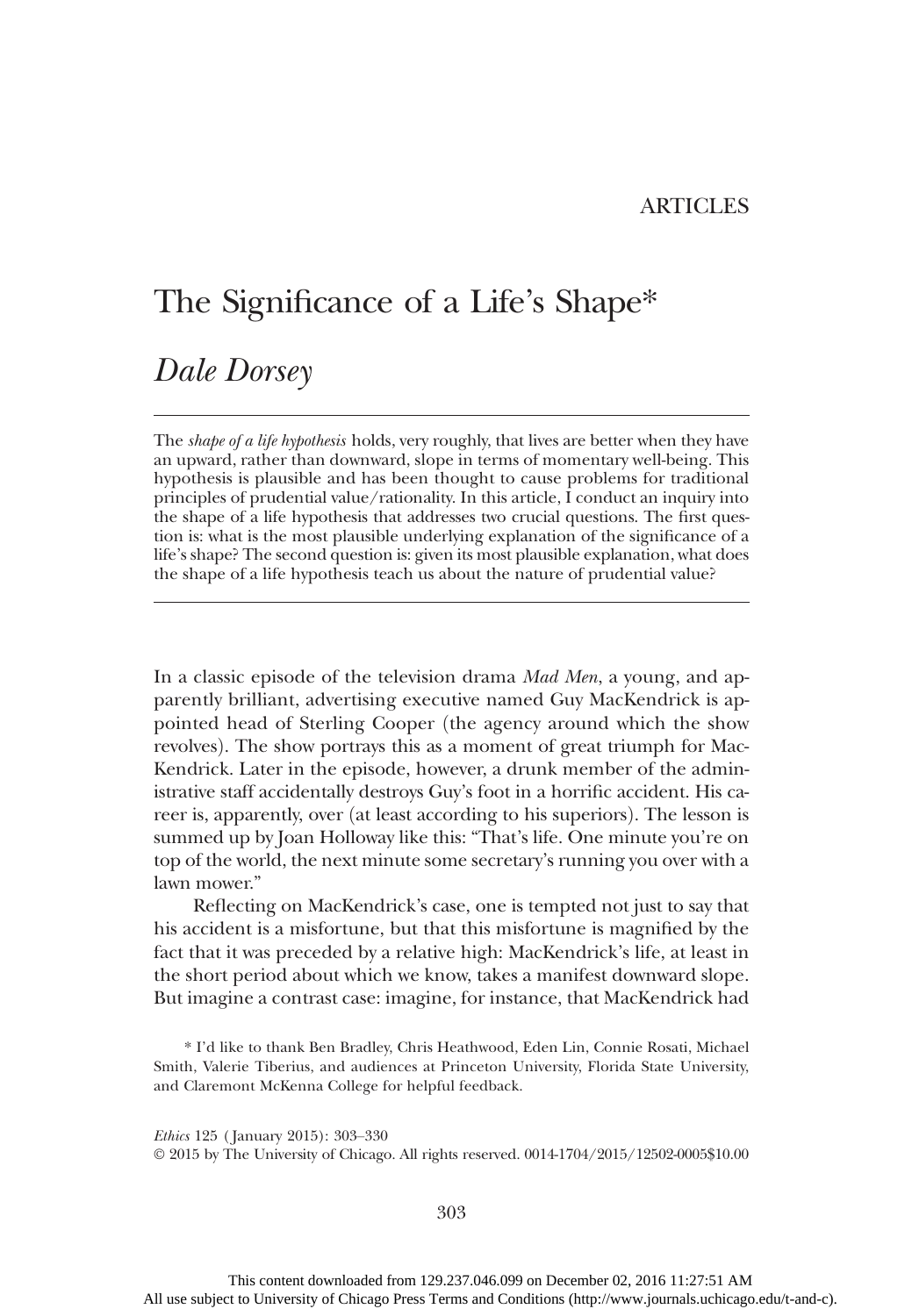terrible difficulty in early childhood, suffering disease and disability, finally allowing his talent to carry him to the top of a prestigious ad firm later in life. While this upward-sloping life may have just as much success and misfortune as its mirror image, we would certainly regard it as preferable, other things equal.

This phenomenon has played a major role in the literature on wellbeing. The *shape of a life hypothesis* holds, very roughly, that lives are better when they have an upward, rather than downward, slope in terms of momentary well-being. The shape of a life hypothesis is plausible in its own right, so plausible that many have taken it as dispositive evidence against popular axiological principles. This includes the principle of intralife aggregation (according to which the welfare level of an individual's whole life is an aggregate of momentary welfare) and the principle of temporal neutrality (according to which the temporal location of a good moment in and of itself is irrelevant to its contribution to the value of a life). In this article, I conduct an inquiry into the shape of a life hypothesis that addresses two crucial questions. The first question is: what is the most plausible underlying explanation of the significance of a life's shape? The second question is: given its most plausible explanation, does the shape of a life hypothesis threaten intralife aggregation or the principle of temporal neutrality?

The plan of the article is as follows. In Section I, I motivate the shape of a life hypothesis, and in Section II, I discuss the lessons typically drawn from it. In Sections III–V, I outline five potential explanations of the welfare value of a life's shape and critically examine them. In Sections VI–VII, I argue that the best explanation need not of itself threaten the principles of temporal neutrality or intralife aggregation. Whether we should accept or reject such principles is independent, or so I claim, of our commitment to the significance of a life's shape. In Section VIII, I conclude by briefly suggesting what I take to be the genuine lesson of our reflection on lives like MacKendrick's.

# I. THE SHAPE OF A LIFE

To see the issue I'm interested in discussing, contrast

O. J. Simpson. O. J. Simpson was a celebrated college and professional football running back, film actor and producer, and sports commentator. In his mid-forties, in the midst of his success, Simpson was put on trial for murder. And though he was acquitted after a lengthy and highly publicized trial, many were convinced of his guilt, and as a result his reputation had been effectively ruined. Following his acquittal, he was held civilly liable for wrongful death in the same event and was later convicted of burglary in Las Vegas, was sentenced to thirty-three years in prison, and is currently serving his sentence at Lovelock Correctional Center, Nevada.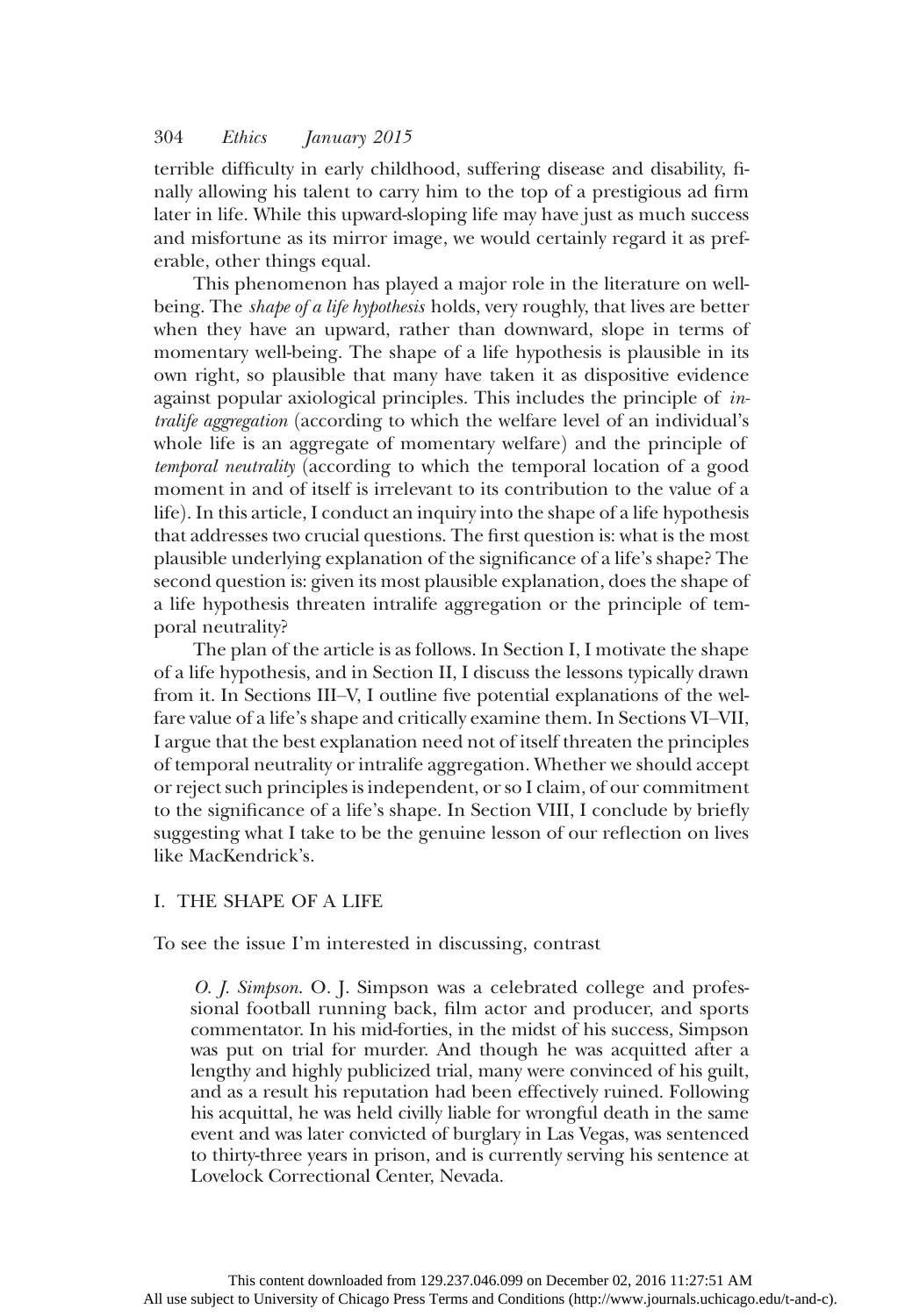with

J. O. Nospmis. J. O. Nospmis grew up in the midst of gang-related violence and crime, was suspected at an early age of murder, and was eventually sentenced at age twenty-five for a series of armed robberies. Following her stint in prison, Nospmis was released and given an opportunity to coach basketball at a local club for troubled youth. Her success at this endeavor, along with her rapport with players and amazing life turnaround brought her to the attention of high schools, later universities. She retired after having coached her team to backto-back NCAA Final Four appearances, and spent her remaining years as a popular and trusted broadcaster, offering insightful color commentary on professional and college basketball.

As we all know, O. J. Simpson experienced one of the most dramatic downfalls in American public life. Nospmis, though fictional, displays just as dramatic an improvement. In comparing Nospmis with Simpson, we may be tempted to ask: who had the better life? And some may be tempted, as I am, to say: Nospmis! But even if the matter is not quite so clear, we can at least ask ourselves: is there something positive about Nospmis's life that Simpson's lacks? Even if this isn't enough itself to render Nospmis's life on the whole better, there surely is something that Nospmis has that Simpson doesn't: Nospmis's life featured a dramatic upswing; Simpson's a horrific downfall. Thus, a consideration of Simpson and Nospmis supports the

 $(SLH)$  *Shape of a Life Hypothesis.* The temporal sequence of good and bad times in a life can be a valuable feature of that life as a whole.

Two interpretive notes are important here. The first concerns the phrase "good and bad times." In ordinary language, we have a tendency to speak of, for example, "good times" and "bad times" in a life, and so forth. But what does this mean? Times, after all, are not among the bearers of intrinsic value. The quality of my life is determined by the occurrence (or lack thereof) of events, states of affairs, activities, objects, and so on, that are themselves intrinsically good for me. Rather, when we talk about good times, we appear to be talking about times during which we are benefited (or, perhaps burdened) by the genuine bearers of intrinsic welfare value, namely, individual objects, events, or states of affairs. Times possess a form of what one might call derivative value—value that derives from the extent to which an individual is benefited during those times by relevant welfare goods. Thus, when using the phrase "good times," I simply refer to times during which one is net benefited by particular welfare goods, times at which one has a high level of synchronic welfare. Second: my goal here is to interpret SLH as ecumenically as possible. With this in mind, I interpret the phrase "valuable feature" widely, to include any appropriately welfarerelevant value. By this I mean, simply, value that is explained in part by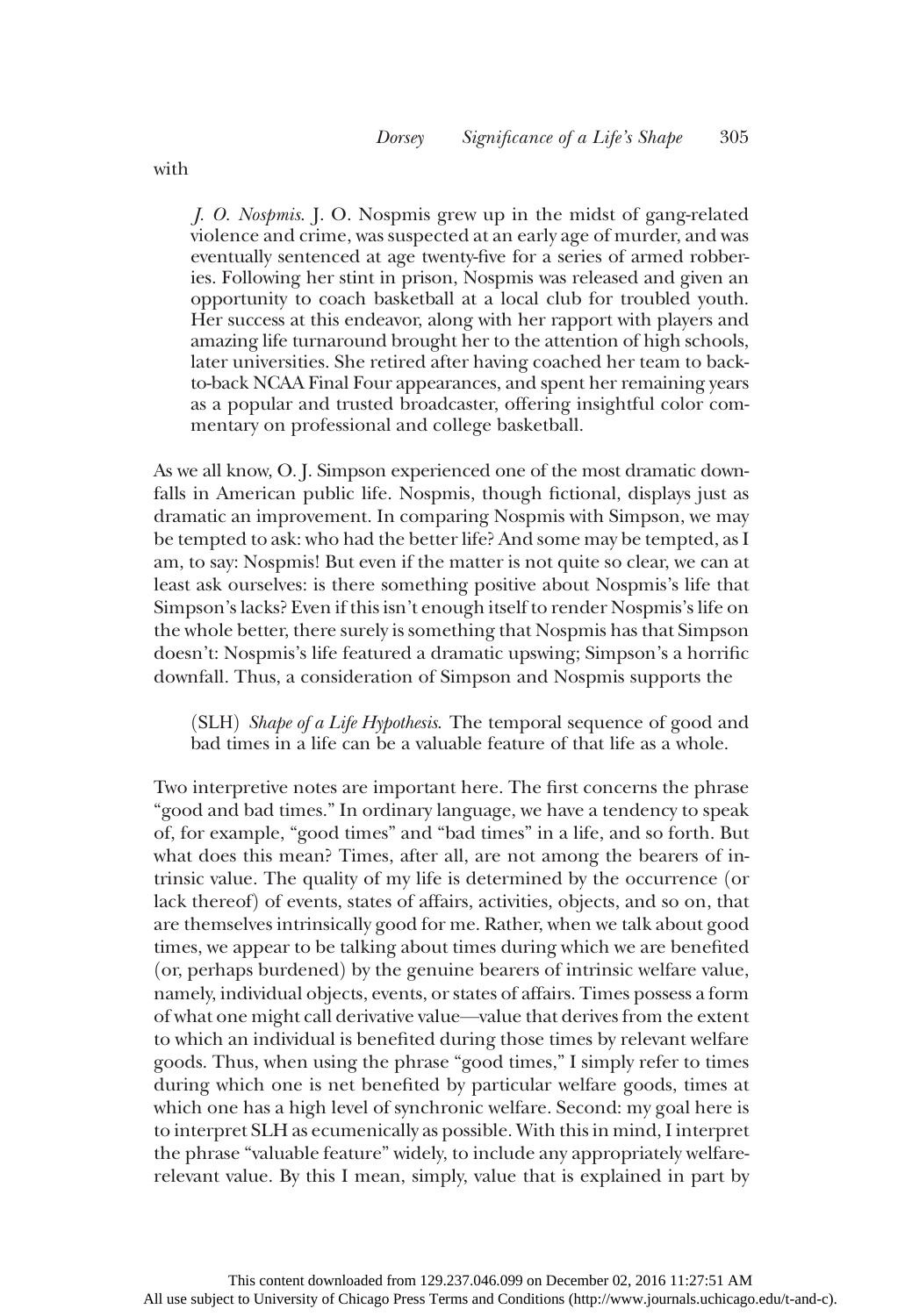facts about a person's welfare. This could include, for example, intrinsic welfare value. But it needn't: nothing in SLH guarantees that the value possessed by the temporal sequence of good and bad times in a life is intrinsically welfare valuable rather than, say, instrumentally welfare valuable.<sup>1</sup> While I ultimately argue that such a weak interpretation of the significance of a life's shape fails (see Sec. III), I don't wish to rule it out analytically. (Note also that I've refrained from stating SLH in a way that would commit it to the claim that an upward trend is the preferred shape. Though it may be implausible, we would certainly say that any view according to which a downward slope is better than an upward accepts the significance of a life's shape. But as it won't have any bearing on the arguments herein, I'll concentrate on the more common "upward-is-better" version.)

# II. LEARNING FROM SLH

Most theorists who discuss the shape of a life hypothesis do so to draw a series of lessons. Most importantly, many have held that SLH implies the denial of standard principles of prudential axiology/rationality.<sup>2</sup> For instance, SLH is thought to cause trouble for:

 $(II, A)$  *Intralife Aggregation*. The welfare of an extended period of time (diachronic welfare), including the welfare of a whole life, is determined by an additive function of the welfare of individual times in that period (synchronic welfare).

Why might SLH threaten intralife aggregation? The answer appears relatively simple. If the temporal sequence of good and bad times in a life matters to the quality of that life, it would appear, first, that a determination of the quality of a whole life, or indeed any extended temporal period in a life, cannot be a simple summation of the welfare values of individual times or moments in that life. One might put this in terms of information. To determine the relative quality of two lives, one must know not just how good the individual times in those lives were. One must also know whether the good times preceded the bad, or vice versa. But because its temporal location is irrelevant to a time's contribution to the total, a

1. I use the term "welfare-relevant" value to distinguish other potential sources of value that don't seem relevant to SLH, e.g., aesthetic value.

2. See, for instance, David Velleman, "Well-Being and Time," in The Possibility of Practical Reason (Oxford: Oxford University Press, 2000), 56–84; Michael Slote, "Goods and Lives," in Goods and Virtues (Oxford: Oxford University Press, 1984), 9-37; Larry Temkin, Rethinking the Good (Oxford: Oxford University Press, 2012), chap. 3; Joshua Glasgow, "The Shape of a Life and the Value of Loss and Gain," *[Philosophical Studies](http://www.journals.uchicago.edu/action/showLinks?crossref=10.1007%2Fs11098-011-9788-0)* 162 (2013): 665–82, 667–69; David Brink, "Prospects for Temporal Neutrality," in Oxford Handbook of Philosophy of Time, ed. Craig Callender (Oxford: Oxford University Press, 2010), 353-81, 358.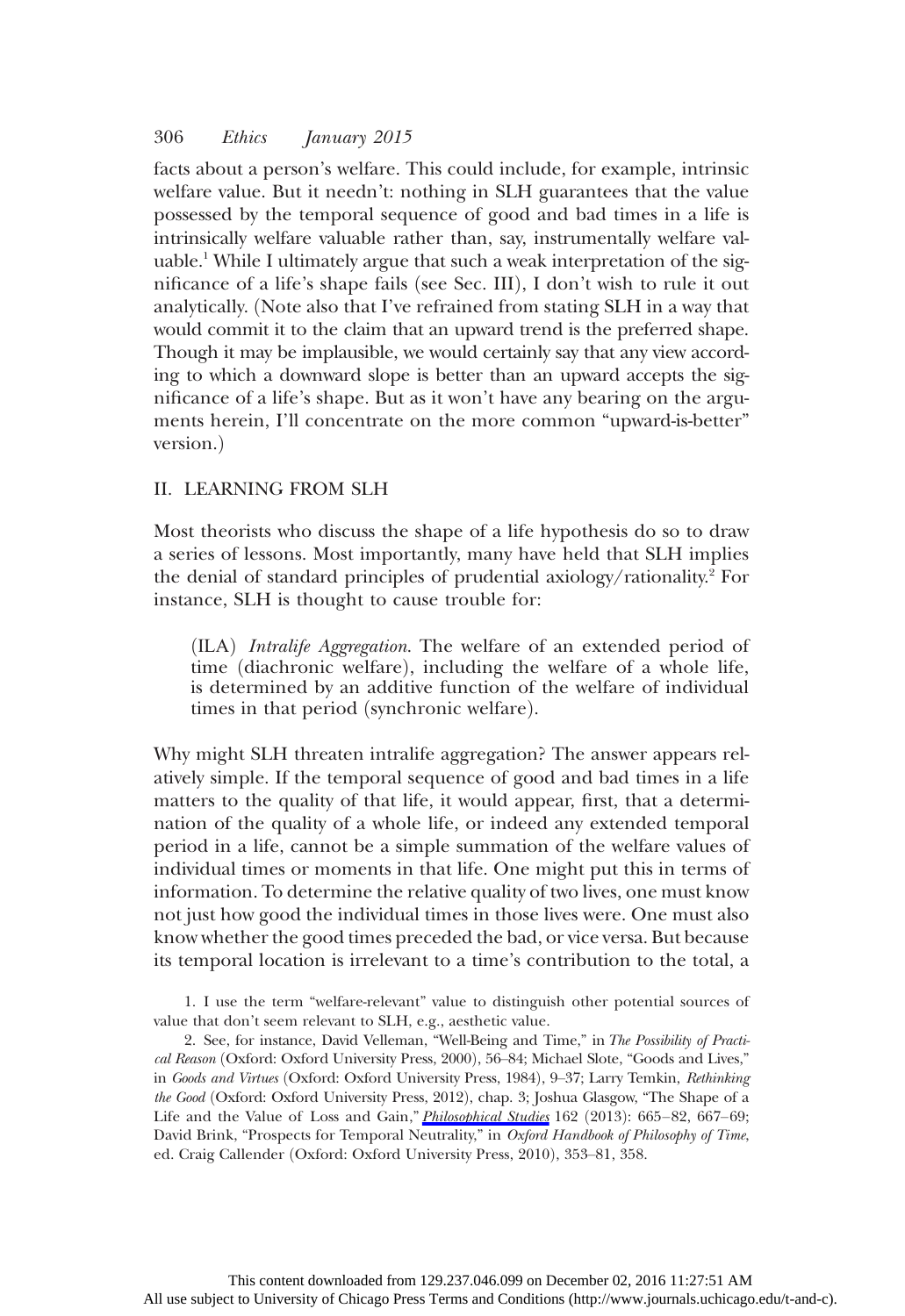sum of synchronic welfare will not (or will not necessarily) be equivalent to an individual's lifetime well-being.

This very reasoning is on display in the following passage from Temkin:

There are many factors that seem relevant to the overall goodness of a life besides merely the sum total of local goodness or badness that obtains within that life. One such factor might be referred to as the "pattern," "direction," or "shape" of a life. To illustrate this ... let's just divide [a] life into five twenty-year segments and say that as the life progresses, one's levels would be 10, 30, 50, 70, and 90, respectively. In the second scenario, the pattern is reversed. ... Specifically, as the life progresses, one's levels would be at 90, 70, 50, 30, and 10, respectively. On the simple additive approach, the two lives are equally good, and if, in fact, the second life ended at level 12 instead of level 10, then that life would be better than the first all things considered.<sup>3</sup>

According to Temkin, an additive approach (ILA) must say that the lives in question are equally good. But insofar as taking the shape of a life seriously seems to require us to declare that the former life is better, or at least can be better, SLH seems to imply the denial of an additive view. Along the same lines, Fred Feldman holds that SLH is an attack on his preferred hedonism simply on the basis that his preferred hedonism accepts ILA.<sup>4</sup>

In addition to ILA, SLH is also standardly thought to threaten:

(TN) *Temporal Neutrality*. The temporal location of the good (or bad) times in one's life, of itself, makes no difference to their contribution to a life's overall value.

TN is most canonically stated by Sidgwick: "Hereafter as such is to be regarded neither less nor more than Now,"5 but this principle also features prominently in Rawls: "The intrinsic importance that we assign to different parts of our life should be the same at every moment of time."6 In addition to its importance as an axiological principle, TN can also be expressed as a principle of prudential rationality. Once again, Sidgwick: "this equal and impartial concern for all parts of one's conscious life is perhaps the most prominent element in the common notion of the rational—as opposed to

3. Temkin, Rethinking the Good, 111.

4. Fred Feldman, *Pleasure and the Good Life* ([Oxford: Oxford University Press](http://www.journals.uchicago.edu/action/showLinks?crossref=10.1093%2F019926516X.001.0001), 2004), 127.

5. Henry Sidgwick, The Methods of Ethics, 7th ed. (Indianapolis: Hackett, 1981; originally published 1907), 381.

6. John Rawls, A Theory of Justice (Cambridge, MA: Harvard University Press, 1971), 420; rev. ed., 369.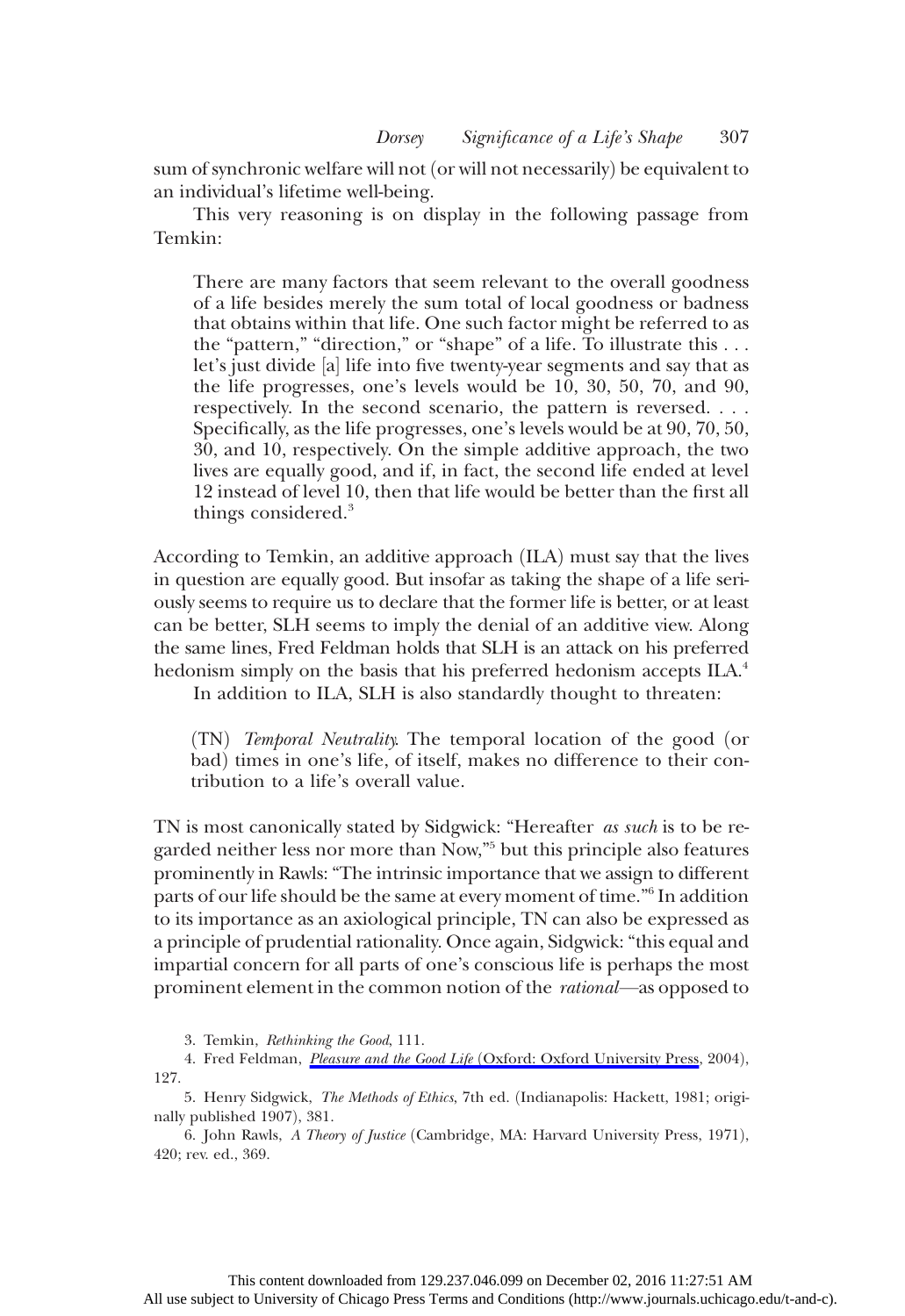the merely *impulsive*—pursuit of pleasure."<sup>7</sup> (I'll focus on the axiological statement of temporal neutrality here.) However, if SLH is true, temporal neutrality is threatened. (Indeed, Temkin treats his attack on ILA as a de facto attack on Sidgwick's principle of temporal neutrality.)<sup>8</sup> After all, if an upward-sloping life is to be preferred to a downward-sloping life, the temporal location of good times versus bad times obviously makes a difference when it comes to how good one's life is. When it comes to prudential rationality, the rational planner will prefer, other things equal, that good times arrive when they best contribute to her life's upward slope, namely, later rather than earlier.

I'm not going to take a stand on the truth or falsity of TN or ILA here. Rather, I'm more interested in the relevance of SLH to their truth or falsity. To begin, note that though the reasoning from SLH to the denial of ILA and TN is relatively straightforward, it is not neutral between competing explanations of SLH (especially given my ecumenical interpretation here). Thus to determine the fate of ILA or TN given SLH, we need to know what sort of value is possessed by a life's shape and just what explains the value it has. Indeed, many such explanations have been offered; I'll explore five here. One note, however: while each explanation is generally congenial to distinct theories of well-being, they are not mutually exclusive. These explanations can be mixed and matched; indeed, there is nothing incoherent about the acceptance of all five. In examining the best account of the significance of a life's shape, therefore, I will attempt to determine whether each explanation is sufficient to account for the significance of a life's shape, as guided by our considered judgments.

# III. EXPLAINING SLH: THE INSTRUMENTAL AND PRO-ATTITUDE VIEWS

Call the first explanation of SLH the Instrumental View. On this view, SLH is explained by the fact that living a life with a specific (say, downward) shape is typically instrumentally disvaluable and that living a life with a contrary shape (say, upward) is typically instrumentally valuable. SLH is thereby explained: the temporal sequence of good and bad times can be an instrumentally valuable feature of a life—instrumental, say, to the pain or unhappiness (or vice versa) someone might feel strictly as a result of a life with a particular shape.<sup>9</sup> Indeed, that the shape of a life might have such an effect seems easy to believe. We often lament lost goods; the fact that I lost something that matters to me (such as a job I valued or, e.g., my public reputation) seems to cause further bad things to happen. And hence loss seems to be an instrumental bad (and a gain an instrumental

<sup>7.</sup> Sidgwick, The Methods of Ethics, 124n. See also Thomas Nagel, The Possibility of Altruism (Princeton, NJ: Princeton University Press, 1970), 60–61.

<sup>8.</sup> See Temkin, Rethinking the Good, 96–97, 108–9.

<sup>9.</sup> Feldman, Pleasure and the Good Life, 132–34.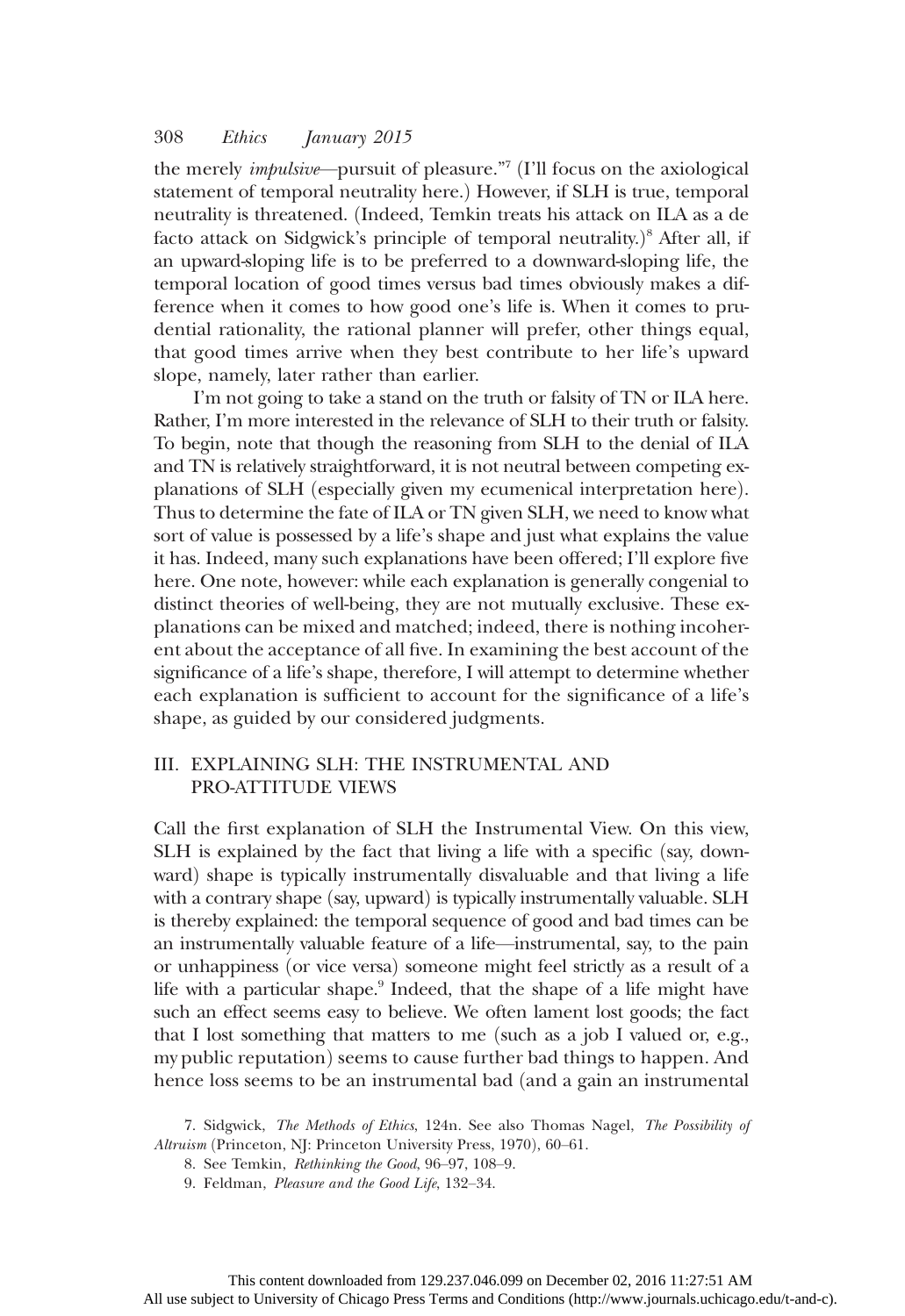good), which would seem to explain the relative value of Simpson's and Nospmis's lives, at least under normal circumstances.

Call the second explanation of SLH the Pro-attitude View. This view allows that the shape of a life could be intrinsically valuable or disvaluable (thus explaining SLH). But its intrinsic value is a result of the fact that most people will desire or prefer to live lives with upward-sloping shapes.<sup>10</sup> For the Pro-attitude View, the significance of a life's shape is contingent, namely, on the pro-attitudes we maintain: if Simpson does not possess any intrinsic preference for an upward rather than downward life, the shape of his life itself possesses no significance for its quality. This view is obviously congenial—but not exclusive—to theories of welfare that treat the satisfaction of one's desires or other pro-attitudes as a primary determinant of well-being.

Neither explanation plausibly captures the extent to which a life's shape is significant. Take first the Instrumental View. We can certainly stipulate that the mere shape of a life itself has no instrumental effects. We can imagine, for instance, that Simpson's pain, and so on, is not generated by the mere downward slope of his life. We could imagine that he doesn't suffer a lick when it comes to the fact that he was once better-off, but instead cares very deeply only about the wretchedness of his life now, namely, that he's in jail.<sup>11</sup> (Vice versa for Nospmis.) Even with this stipulation, however, the fact that Nospmis's life takes an upward trajectory and Simpson's life takes a downward seems to say something very

10. Whether the Pro-attitude View assigns intrinsic value to a life's shape depends on how we interpret the evaluative significance of pro-attitudes. Most will hold that pro-attitudes confer intrinsic value on their objects. Indeed, this is the interpretation of the "desire satisfaction" view held by Hobbes (Leviathan, I.6), Sidgwick (The Methods of Ethics, 111–12), R. B. Perry (*The General Theory of Value* [Cambridge, MA: Harvard University Press, 1954], 115), Peter Railton ("Facts and Values," in Facts, Values, and Norms [Cambridge: Cambridge University Press, 2003], 43–68, 54), David Lewis ("Dispositional Theories of Value," in *Proceedings* of the Aristotelian Society 63 [1989]: 113-37, 117), among others. However, some hold that the best construal of a desire-satisfaction view holds that the bearer of intrinsic value is a conjunctive state of affairs in which a person desires that  $\phi$  and  $\phi$  occurs. Under this interpretation, the Pro-attitude View would not allow that the shape of a life itself possesses intrinsic value (instead perhaps a form of contributory value); intrinsic value is possessed only by the conjunctive state in which one takes a pro-attitude toward the shape of a life and in which that shape occurs. I have argued elsewhere that the former approach is to be preferred (see "Intrinsic Value and the Supervenience Principle," *Philosophical Studies* 157 [2012]: 267–85) and so will assume that the Pro-attitude View is best interpreted as imparting intrinsic value to a life's shape. Not much rides on this claim, however, insofar as the Pro-attitude View in either interpretation can in principle offer an explanation of SLH (whether the shape of a life is intrinsically or simply contributorily valuable), and its failure will have nothing to do with this interpretive issue. Thanks to an anonymous reviewer for calling my attention to this issue.

11. A reviewer suggests that this way of putting the example makes it sound far-fetched. But I don't share this skepticism. While it may be atypical, we could imagine that Simpson just doesn't care about the past—perhaps he has some sort of psychological disposition to just "let the past go," as it were. Even in this case, I hold that there is something good that Nospmis's life has that Simpson's lacks.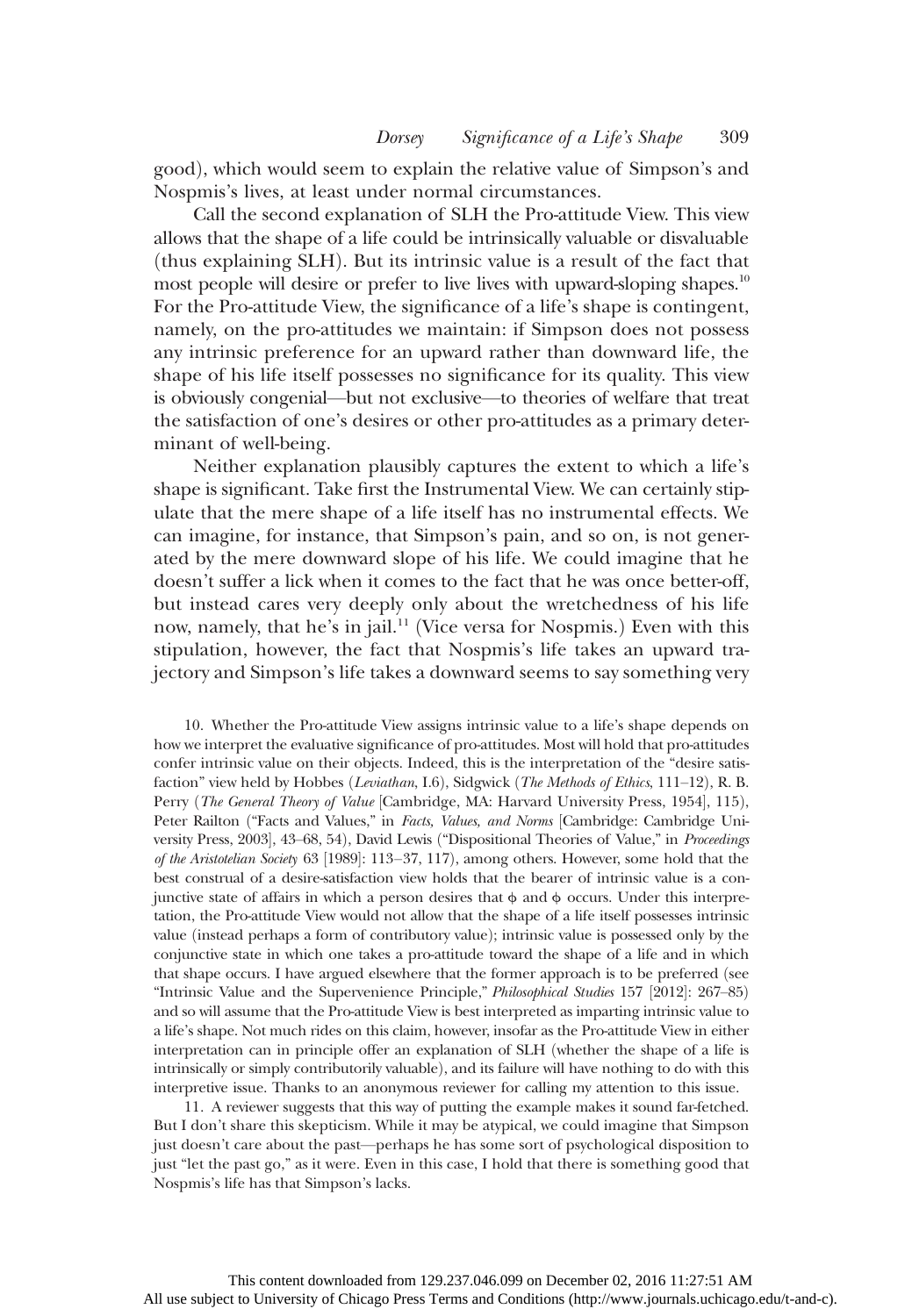important about the quality of their lives; and if this is right, the significance of a life's shape cannot simply be confined to instrumental value in a way sufficient to accommodate a commonsense reaction to the difference between their lives.

The problem is even more serious for the Pro-attitude View. To say that the evaluative significance of a life's shape is sufficiently explained by appeal to value-conferring pro-attitudes is to insist that for the shape of a life to contribute to its value, its shape itself must be the object of a such an attitude. But let's say that we learn that neither Nospmis nor Simpson maintained any desires (pro or con) for a particular life's shape. In other words, let's say that Nospmis, while she desired to get out of prison, desired to be a successful coach, desired, even, to learn from her early mistakes or in some other way to redeem them, never actually possessed a desire, the object of which was to have a life that maintained an upward direction. Furthermore, let's say that while Simpson desired not to have his reputation sullied, and desired not to end up in the custody of the Nevada state authorities, he doesn't actually take any specific con-attitude toward the shape of his life. In these cases, would we refuse to grant the fact that Simpson's life was such a tremendous downfall, and that Nospmis's life was such a magnificent turnaround no further evaluative significance when coming to a judgment about the value of their lives? I think the answer here is almost assuredly no. Or, at least, that is my considered judgment.

For this reason, even if the principles behind the Pro-attitude or Instrumental views are true—which, as far as I can tell, they may very well be—they are not of themselves sufficient to explain the significance of a life's shape.

# IV. EXPLAINING SLH: THE RELATIONAL, LATER-IS-BETTER, AND INTRINSIC VIEWS

The next three views are more promising. Call the first of these the Relational View. For this view, the shape of a life is not intrinsically valuable but is not strictly instrumentally valuable, either. Rather, the shape of a life has signatory value: value as a sign of intrinsic value. According to the Relational View, that which the shape of a life is a sign of contributes to the intrinsic value of a life but is itself not temporally discrete: some contributors to the intrinsic value of a life, on this view, cannot be locked down to an individual moment but necessarily involve many moments throughout a life and the relationship between them.

This approach is advocated by David Velleman, who writes:

Why would a person care about the placement of momentary goods on the curve that maps his changing welfare? The answer, I believe,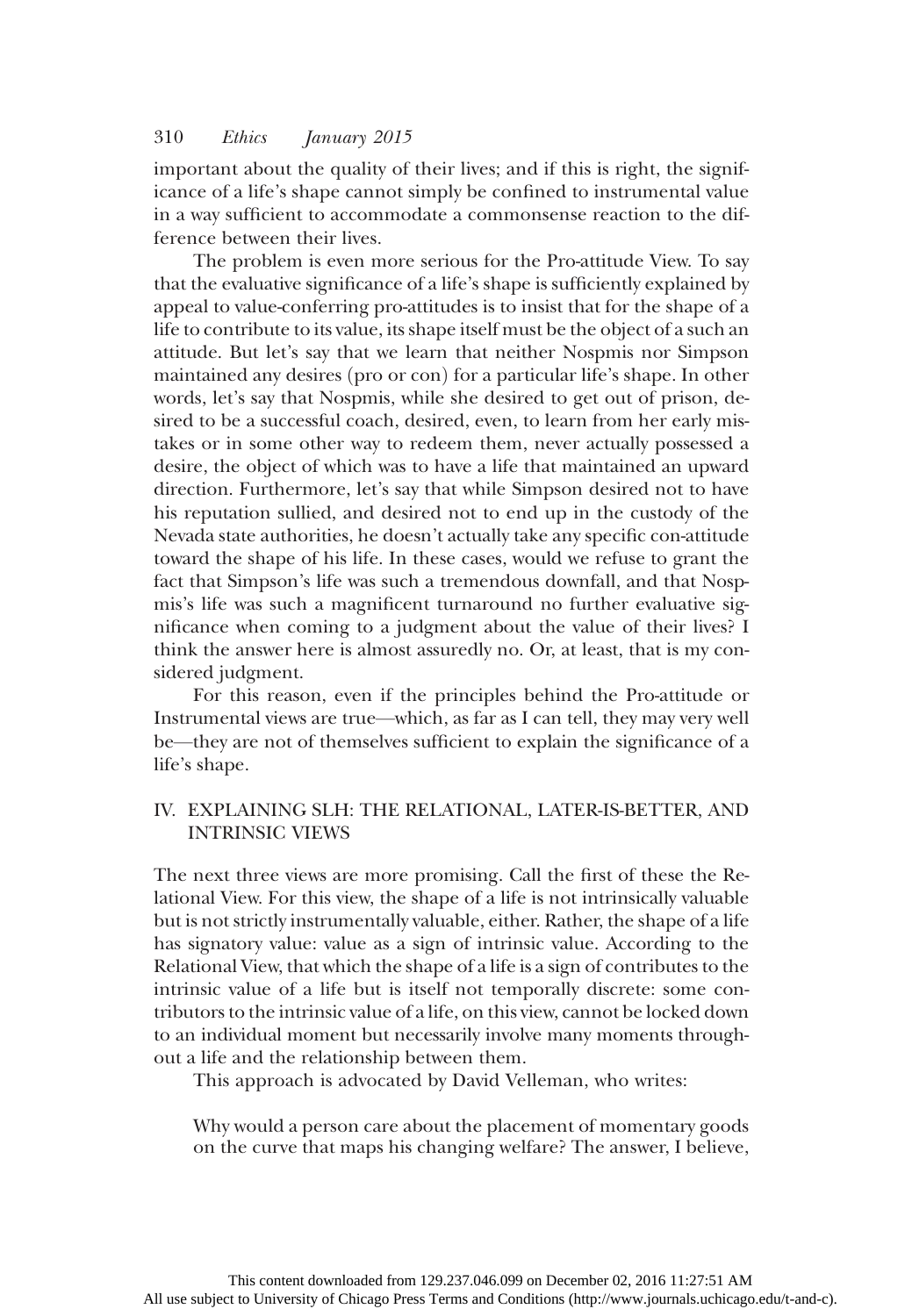is that an event's place in the story of one's life lends it a meaning that isn't entirely determined by its impact on one's well-being at the time. A particular electoral victory, providing a particular boost to one's current welfare, can mean either that one's early frustrations were finally over or that one's subsequent failures were not yet foreshadowed, that one enjoyed either fleeting good luck or lasting success—all depending on its placement in the trend of one's wellbeing. And the event's meaning is what determines its contribution to the value of one's life.

The meaning attached to a quantity of momentary well-being is determined only in part by its place in the overall trend. The meaning of a benefit depends not only on whether it follows or precedes hardships but also on the specific narrative relation between the goods and evils involved. $12$ 

For Velleman, an essential element in determining an individual's lifetime welfare is not just the temporally discrete events that make up one's life, but the meaning of these events. However, the meaning of an individual event is, unlike the event itself, indeterminable simply by considering the moment at which the event occurs. An event's meaning can only be determined by considering the relations—in particular narrative relations—between this event and other events past or future. The meaning, for instance, of Nospmis's achievements in basketball coaching is very different than the meaning of Simpson's Heisman Trophy victory: one is the culmination of a story of redemption, the other a prelude to shame and disaster.

By way of an illustration, Velleman speaks about the value of learning from one's misfortunes:

Conferring instrumental value on a misfortune alters its meaning, its significance in the story of one's life. The misfortune still detracted from one's well-being at the time, but it no longer mars one's life story as it formerly did. A life in which one suffers a misfortune and then learns from it may find one equally well-off, at each moment, as a life in which one suffers a misfortune and then reads an encyclopedia. But the costs of the misfortune are merely offset when the value of the latter life is computed; whereas they are somehow cancelled entirely from the accounts of the former. Or rather, neither misfortune affects the value of one's life just by adding costs and benefits to a cumulative account. The effect of either misfortune on one's life is proportionate, not to its impact on one's continuing welfare, but to its import for the story. An edifying misfortune is not

12. Velleman, "Well-Being and Time," 63. Note that Velleman does not explicitly advance the thesis that the shape of a life is signatorily valuable; nevertheless, this appears to be an adequate reconstruction of his proposal.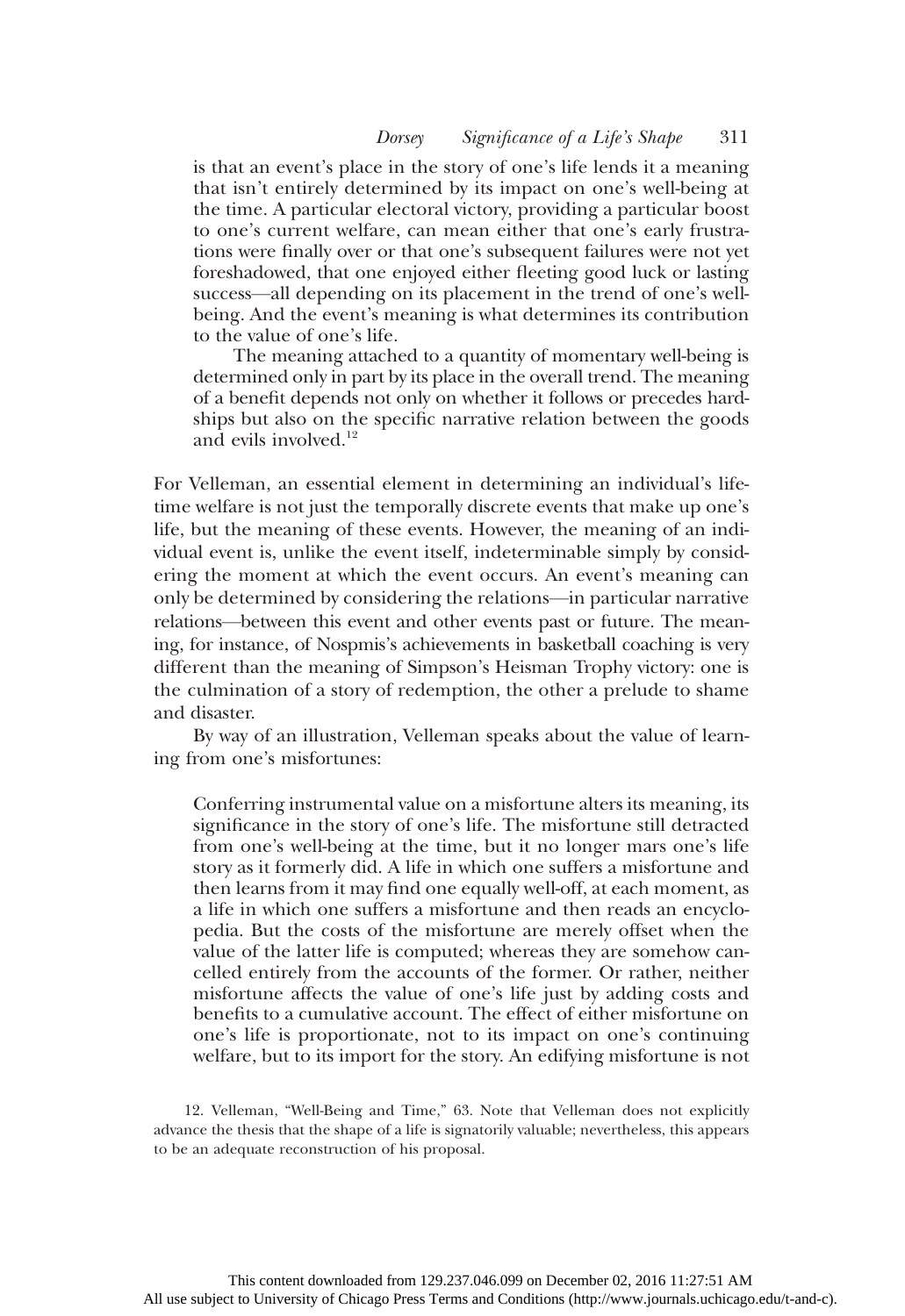just offset but redeemed, by being given a meaningful place in one's progress through life.<sup>13</sup>

For Velleman, though a misfortune is certainly bad, its impact on the extent to which one lives a good life must be accounted for in terms of its meaning, which cannot be determined in temporal isolation. The meaning of some event in one's life will depend on the narrative relations between that event and other events, past and future. Worth stressing here is that, for the Relational View, the mere trend is not itself intrinsically good. For Velleman, it would not be just as good to learn from one's mistakes as it would be to fail to learn from one's mistakes and to receive an equivalent benefit. However, even if it fails to assign intrinsic value to a life's shape, the Relational View still offers an explanation of SLH. An upward-sloping life is signatorily valuable: a sign that the events of one's life are narratively related in valuable ways. The fact that Simpson's life takes such a manifest downward slope is a sign that his life, though it was marked by a number of valuable events (such as his Heisman Trophy win), is an overall failure. The shape of Nospmis's life, on the contrary, indicates a "rags to riches" story of redemption, the project of being a successful basketball coach and inspiring public figure. Though they both spend time in jail, Nospmis's time is a meaningful and important facet of those valuable narratives. Simpson's, on the other hand, is the sorry culmination of a wrecked public figure.

The Relational View admits of a variety of interpretations depending on how one answers (at least) three questions. First, must we construe the contribution of an individual event to the value of a life as in part a function strictly of its narrative relations? The answer here, as far as the Relational View is concerned, is surely not. It could be that various other relations between the events of a life can affect their value. Thus focusing on narrative relations is an interpretive choice on Velleman's part and is not essential to the view. (I will focus on narrative relations simply for the sake of honing in on a particular interpretation; nothing in what follows will ride on the precise category of relations we identify.) Second, assuming we select narrative relations as the proper category, which narratives contribute positively to the quality of a life, which negatively? (Velleman punts on this question, claiming that a "good life story" just is the story of a good life.)<sup>14</sup> My proposal—again not essential for present purposes runs as follows. The narrative relations between events that affect meaning in the most axiologically significant sense are those that help to tie these events into something we might characterize as a global or long-

<sup>13.</sup> Ibid., 65. A similar proposal is also advocated by Douglas Portmore in "Welfare, Achievement, and Self-Sacrifice," Journal of Ethics and Social Philosophy 3 (2007): 1-28.

<sup>14.</sup> Velleman, "Well-Being and Time," 59.

This content downloaded from 129.237.046.099 on December 02, 2016 11:27:51 AM All use subject to University of Chicago Press Terms and Conditions (http://www.journals.uchicago.edu/t-and-c).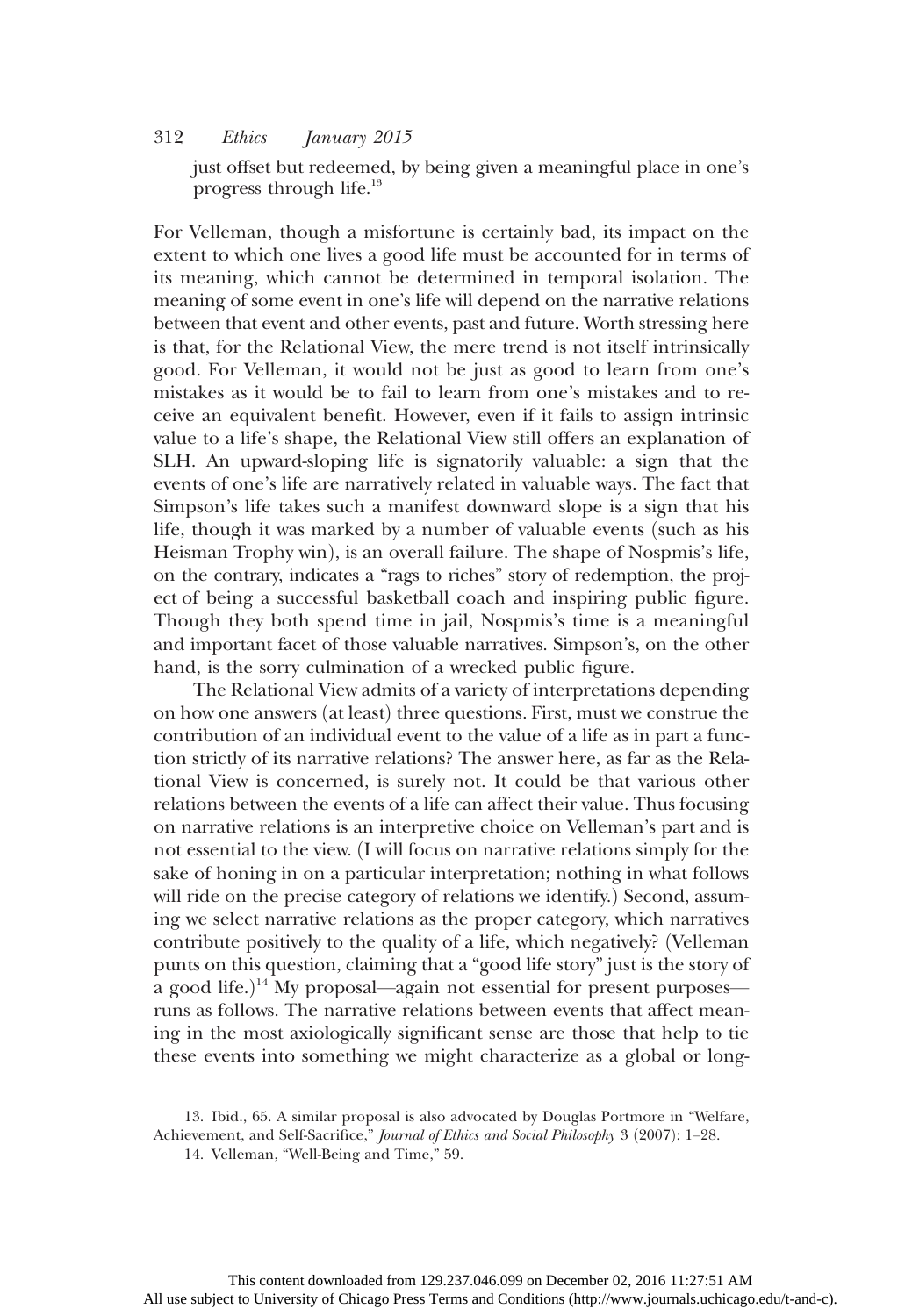term "project," "goal," or, when successful, "achievement."15 On this view, someone maintains a long-term project when reference to this project narratively unifies a significant number of discrete events throughout their lives. For instance, one might maintain the project of being a worldclass tennis player; this project is made up of and helps to narratively unify discrete events, such as taking up tennis, practicing, entering in tournaments, winning, and so forth. An electoral victory can be part of a longterm project of a successful political career; but it can also (if a prelude to subsequent failures) be part of a project best characterized as a failed political career, and less valuable given its failure.<sup>16</sup>

Third, the Relational View admits of a number of different ways to understand the contribution of relevant narrative relations to the value of a life. One might say that the narrative relations are themselves intrinsically valuable. Antti Kaupinnen accepts something like this interpretation: "Meaningfulness [construed by Kaupinnen as possessing valuable narrative relations] is, I claim, non-instrumentally or finally valuable."<sup>17</sup> Velleman, instead, rejects the claim that narrative relations bear intrinsic value.18 For Velleman, the events that make up a life are intrinsically valuable (or disvaluable), but the contribution of these events to the intrinsic value of someone's life (in other words, how good or bad these events are when it comes to the quality of one's whole life) depends on the narrative or other relations borne between that event and other events past and future. On this proposal, valuable narrative relations are not intrinsically valuable, but instead possess "contributory" value: these relations increase (or decrease) the contribution of said events to the overall value of a life. (Once again, I'll focus on Velleman's proposal for the remainder, noting that we needn't accept Velleman's proposal to accept the Relational View. This particular interpretive choice makes no difference to the coming argument—save for one minor caveat; see n. 39.

Stated simply, my interpretation of the Relational View runs like this: the shape of a life is a sign of (and is thus a signatorily valuable indicator of) the existence of important narrative relations between a life's significant events, relations that constitute the achievement (or failure) of long-

15. See Dale Dorsey, The Basic Minimum: A Welfarist Approach (Cambridge: Cambridge University Press, 2012), chap. 2.

16. A reviewer asks about the significance of the fact that a particular project is "long term." Could this in itself be an aspect of its value? Plausibly, yes. Maintaining a project that structures and unifies one's life over the long haul is a sui generis intrinsic value, a value not possessed by projects, aims, etc., that happen, say, over the short term. But notice that this is an interpretive choice; those who prefer a different view can accept the Relational View without commitment to my axiological intuitions.

17. Antti Kaupinnen, "Meaningfulness and Time," [Philosophy and Phenomenological](http://www.journals.uchicago.edu/action/showLinks?crossref=10.1111%2Fj.1933-1592.2010.00490.x) [Research](http://www.journals.uchicago.edu/action/showLinks?crossref=10.1111%2Fj.1933-1592.2010.00490.x) 84 (2012): 345–77, 371.

18. See Velleman, "Well-Being and Time," 59, esp. 59 n. 8.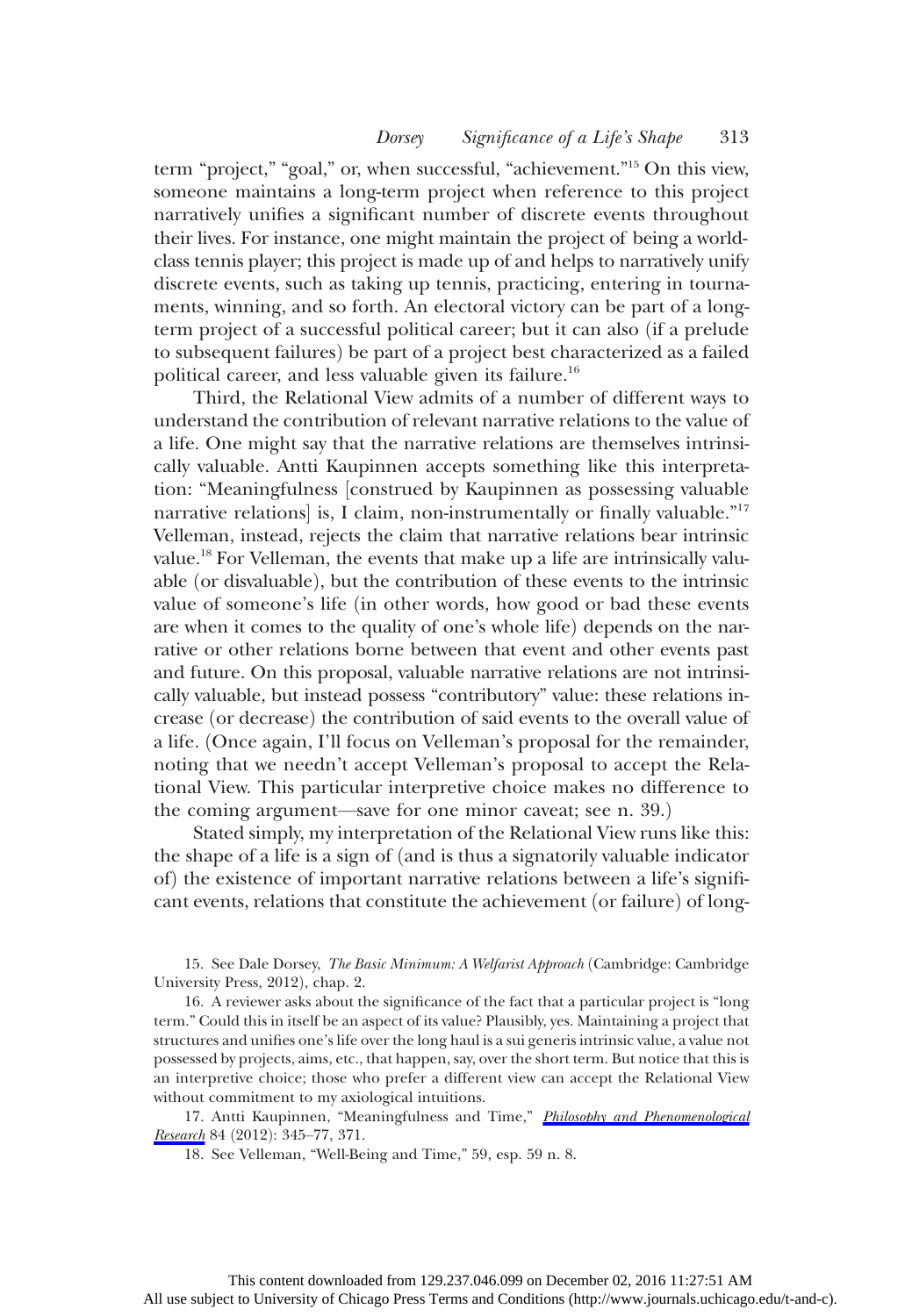term projects or the fulfillment of (or the failure to fulfill) valuable longterm goals, and so forth, and which help to determine the contribution of these events to the overall quality of a life.

A fourth view—dubbed here the Later-Is-Better View—also treats the shape of a life as maintaining signatory, rather than intrinsic or instrumental, value. The most important proponent of the Later-Is-Better View is Michael Slote; I'll let him speak for the view as follows:

A given man may achieve political power and, once in power, do things of great value, after having been in the political wilderness throughout his earlier career. ... By contrast, another man may have a meteoric success in youth, attaining the same office as the first man and also achieving much good; but then lose power, while still young, never to regain it. Without hearing anything more, I think our natural, immediate reaction to these examples would be that the first man was the more fortunate.... [This seems to reflect] a sheer preference for goods that come later, of our assumption, even, that a good may itself be greater for coming late rather than early in life.<sup>1</sup>

On this proposal, the signatory value possessed by a life's shape is relatively straightforward: intrinsic welfare goods get a multiplier for the time at which they occur. The later the benefit, the greater the multiplier. This explains the significance of a life's shape: because we prefer goods that occur later, Nospmis's life is better because the goods she obtains are subject to a higher multiplier than Simpson's. Simpson's burdens, rather than benefits, are magnified. And this is simply a result of the time at which they occur in the individual's life. Like the Relational View, the Later-Is-Better View does not hold that the evaluative significance of a life's shape is intrinsic, but rather signatory: a sign that the best things occurred when they were most valuable.

The strongest interpretation of the significance of a life's shape is the Intrinsic View. In essence, this interpretation says that the right temporal ordering of momentary intrinsic benefits within a life is intrinsically valuable. In favor of this view, Joshua Glasgow writes:

Reflect on how we feel about the losses of well-being that we suffer. They are regrettable, they disappoint. We are inclined to sadness or even hopelessness and depression when we reflect on the more significant losses. Losses are, not coincidentally, a "downer." If Dora loses a loved one, it is bad for her not just that she has lost a loved one, and that she is saddened by the fact for very many moments, but also that her momentary well-being has been so significantly

<sup>19.</sup> Slote, "Goods and Lives," 23–25.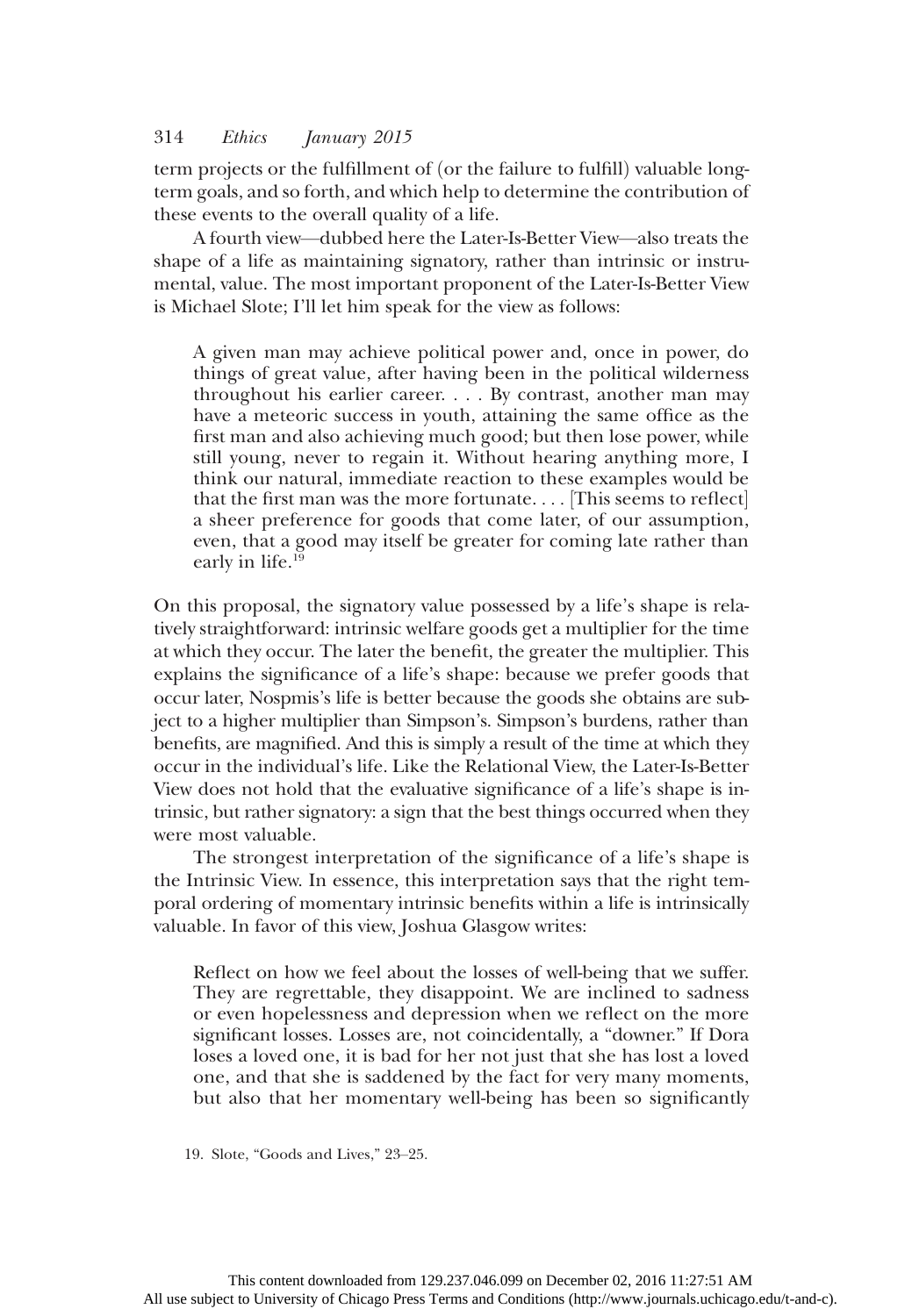diminished. It is bad to be worse off than you used to be. ... There is ... badness in the losing: when I go from a high level of momentary well-being to a low level of momentary well-being, that *itself* is bad for me. $20$ 

A similar proposal is found in the work of Frances Kamm.<sup>21</sup> According to this view, the shape of a life is intrinsically valuable: it is worse in itself to start high and end low, better in itself to start low and end high.

Before I evaluate the comparative merits of these explanations, a point of comparison is worth noting. First, for the Relational View, though lives displaying an upward, rather than downward, shape will typically maintain the relevant underlying feature (i.e., a successful long-term project or achievement, say), this is merely typical. After all, someone could maintain a long-term project or achievement even if her life peaks earlier rather than later. Thus, and this is the point of contrast, it could be that, all other things being equal, a downward-sloping life is just as good as an upward-sloping life. Not so for the Later-Is-Better and Intrinsic views. The Later-Is-Better View presents an instance of what Slote calls "pure time preference": we value goods that occur later in life, and hence (other things equal), it is always better to have an upward, rather than downward, sloping life. In addition, the Intrinsic View holds that a downward trend is itself intrinsically bad, and an upward trend is itself intrinsically good; intrinsically good life-shapes are those that start (comparatively) low and end (comparatively) high. Keeping everything else constant, then, the Intrinsic View will always claim that the upward-sloping life is the better one. But for the Relational View, an upward slope is a good, but imperfect, sign of a life's comparative quality.

#### V. IN FAVOR OF THE RELATIONAL VIEW

In this section, I hope to show that the Later-Is-Better and Intrinsic views go wrong in ways that tend to support the Relational View. I offer four arguments.

#### A. The Lost Weekend

Both the Later-Is-Better and Intrinsic views must say that the fact that good moments within a life occur later enhances the value of that life. But I think there is very little reason to suggest that this holds across an entire life but not across temporally extended segments within a life. If we wish to say that a life with an upward trajectory is better than a life with a down-

<sup>20.</sup> Glasgow, "The Shape of a Life and the Value of Loss and Gain," 668.

<sup>21.</sup> Frances Kamm, "Rescuing Ivan Ilyich: How We Live and How We Die," Ethics 113 ð2003Þ: 202–33, 222–23.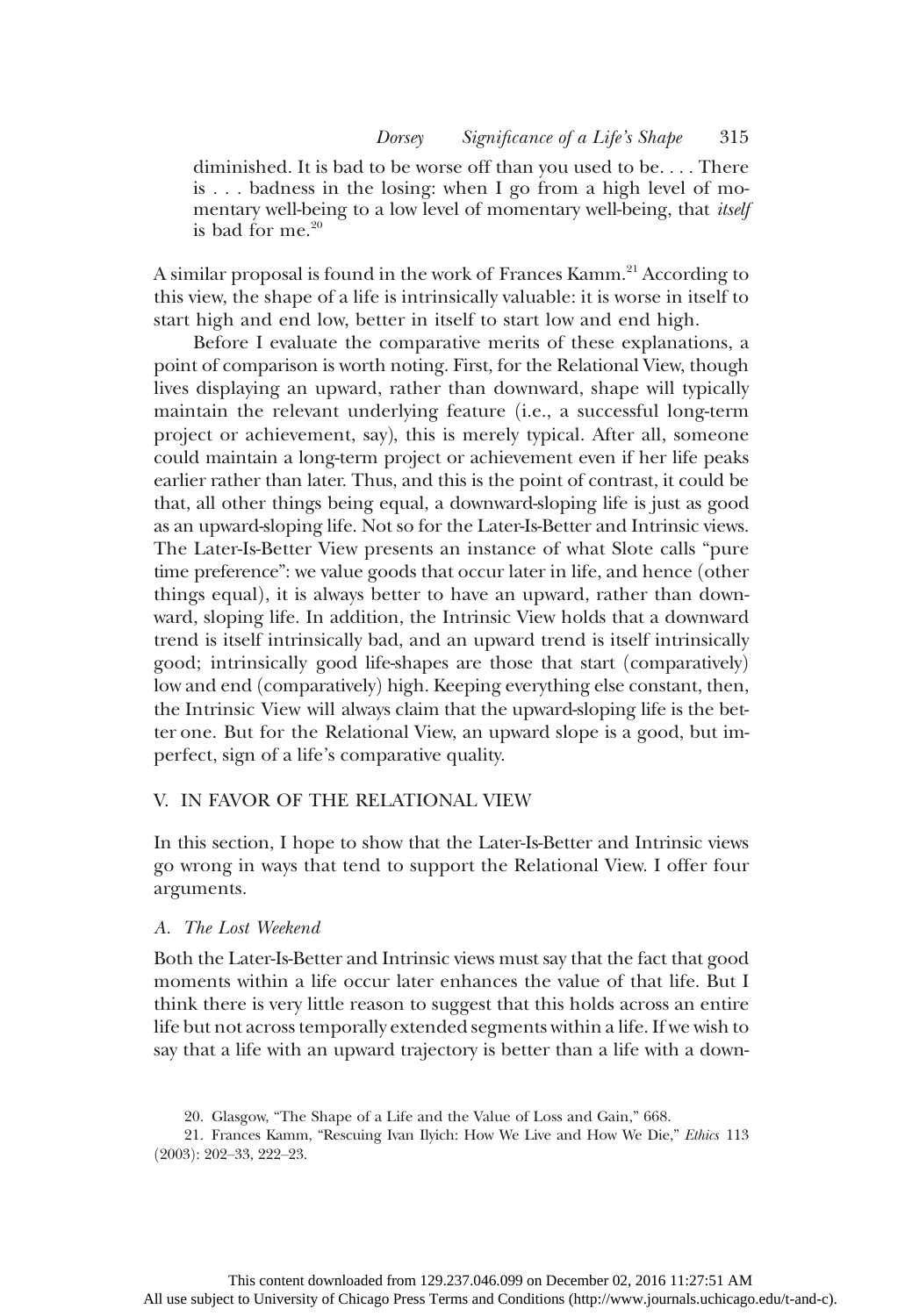ward trajectory, other things equal, then we should say, for instance, that a year with an upward trajectory is also better than a year with a downward trajectory, and a weekend with an upward trajectory is better than a weekend with a downward trajectory, other things equal.<sup>22</sup>

With this in mind, take the following two cases. First:

The Lost Weekend. On Friday, I went over to a friend's house to watch a Friday Night Football game, had a great time, but drank rather too much. As a result, I was feeling very bad on Saturday, and recovered only slightly on Sunday.

# Second:

The Found Weekend. I drank rather too much on Thursday night. As a consequence, was feeling very bad Friday, recovered only slightly on Saturday, but was feeling fine on Sunday, when I went over to a friend's house to watch Sunday Night Football, and had a great time.

In both cases, I'm interested only in the relative quality of the temporal segment Friday–Sunday (call this "the weekend"). In the first case, the weekend took a downward trajectory. Friday was great, but Saturday was awful, and though Sunday was slightly better, it was still part of an overall downward trajectory from Friday. In the case of the found weekend, however, Friday starts out quite poorly, improves slightly, and gets much better, ending up with a Sunday that was just as good as the lost weekend's Friday.

Is it plausible to say that the found weekend is better than the lost weekend, if we assume that the lows are just as low and the highs are just as high? I think not. The mere fact that one was sick on Friday and Saturday rather than Saturday and Sunday seems to me to make very little difference to the overall quality of the Friday-Sunday temporal segment. But according to the Later-Is-Better and Intrinsic views, the found weekend must be preferable. For the Later-Is-Better View, it would appear that the welfare benefits that occur during the found weekend occur later than the welfare benefits that occur during the lost weekend. And hence if we have a general preference for late-occurring welfare goods, we should prefer the found weekend to the lost weekend. For the Intrinsic View, the found weekend is surely better insofar as it takes an upward trajectory rather than a downward trajectory. But both answers seem wrong. Generally, though it may seem plausible to prefer later-occurring goods rather than early-occurring goods, or a gain to a loss, the plausibility of

22. To put this somewhat more precisely, the value of a year in which the synchronic welfare score of later times is higher than that of earlier times is better than a year in which the synchronic welfare score of earlier times is higher than that of later times (other things being equal); mutatis mutandis for weekends, etc.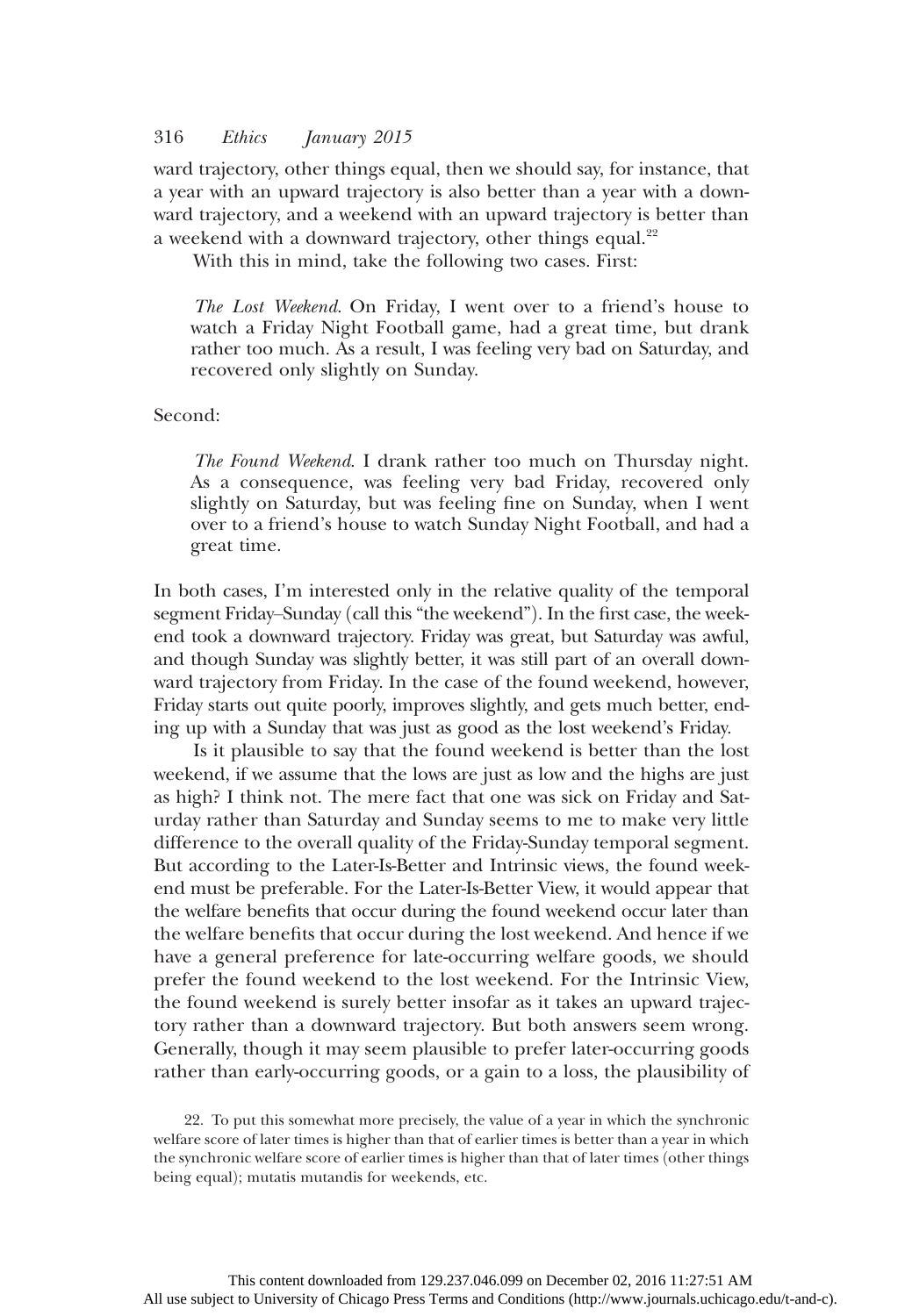such an idea wanes when focused on short-term rather than long-term periods.

Two responses to this argument are worth considering. First, the partisan of either the Intrinsic or Later-Is-Better View might suggest that there is no reason to believe that the significance of a life's shape must also extend to the significance of a weekend's shape. But this response is implausible and ad hoc.<sup>23</sup> In particular, we could imagine a life that simply consisted of a weekend of this kind. Why not think about the cases above simply as lives that "pop into existence" on Friday, and then pop out of existence on Sunday? Surely this is at least coherent.<sup>24</sup> In this case a weekend's shape just is a life's shape. But even so, it seems wrong to think that the life consisting in the found weekend is better than the life consisting in the lost weekend. Second, both the Later-Is-Better and Intrinsic Views seem explicitly committed to the claim that the shape of a weekend can affect its value. If, as is held by the Later-Is-Better View, we have a pure time preference for later-occurring goods, then this pure time preference surely applies to goods that occur later in temporal segments of a life, as well as the life as a whole. And if, as is held by the Intrinsic View, losing is itself a disvalue, it must be the case that the lost weekend is worse than the found weekend: the latter features gain, the former features loss.<sup>25</sup>

23. Kamm writes that one potential explanation for the intrinsic value of a life's shape is that "decline within a life emphasizes vulnerability, of both a higher state and retention of what one has already had, within life. Ending on the high point means that only death, not life itself, in fact ends the good" (Kamm, "Rescuing Ivan Ilyich," 222-23). But even if we accepted this explanation (indeed, Kamm offers a further explanation that is compatible with believing that the lost weekend is worse than the found weekend), this explanation would also support the value of the found weekend if life ended on Monday. But this is no more plausible.

24. A reviewer casts doubt on the coherence of this idea. One might say, for instance, that a mere three-day period couldn't properly be called a life, just as three pages out of a novel couldn't properly be called a story. But I doubt the analogy. Surely we could imagine people, if purely as an exercise in thought, that pop into existence on Friday, pop out of existence on Sunday. And while we might not think of this as anything like a typical human life, it is still a life. It doesn't have much of a story, perhaps, but it certainly can have a shape.

25. Glasgow explicitly accepts this result. See Glasgow, "The Shape of a Life and the Value of Loss and Gain," 670. However, it is unclear whether Slote would accept it. For Slote, our "sheer preference" for later goods goes hand-in-hand with a preference for later times of life (say, the "prime of life" in comparison to childhood or old age). And given that the difference between Friday and Sunday doesn't constitute a difference between times of life in this sense, there may be no reason to display a preference for the found weekend. But there are reasons to believe that Slote, in fact, does accept an evaluative difference between the lost and found weekends: Slote presents the "sheer preference for goods that come later" as a distinct thesis from our preference for the prime of life (Slote, "Goods and Lives," 23–25); and hence—insofar as there is reason to believe that this preference operates whenever goods occur later rather than earlier—Slote's account would prefer the found weekend to the lost weekend. This reading, however, is somewhat tentative, in which case I'm willing to withdraw the present objection as an objection specifically to Slote's view, rather than other versions of the Later-Is-Better View (and the Intrinsic View).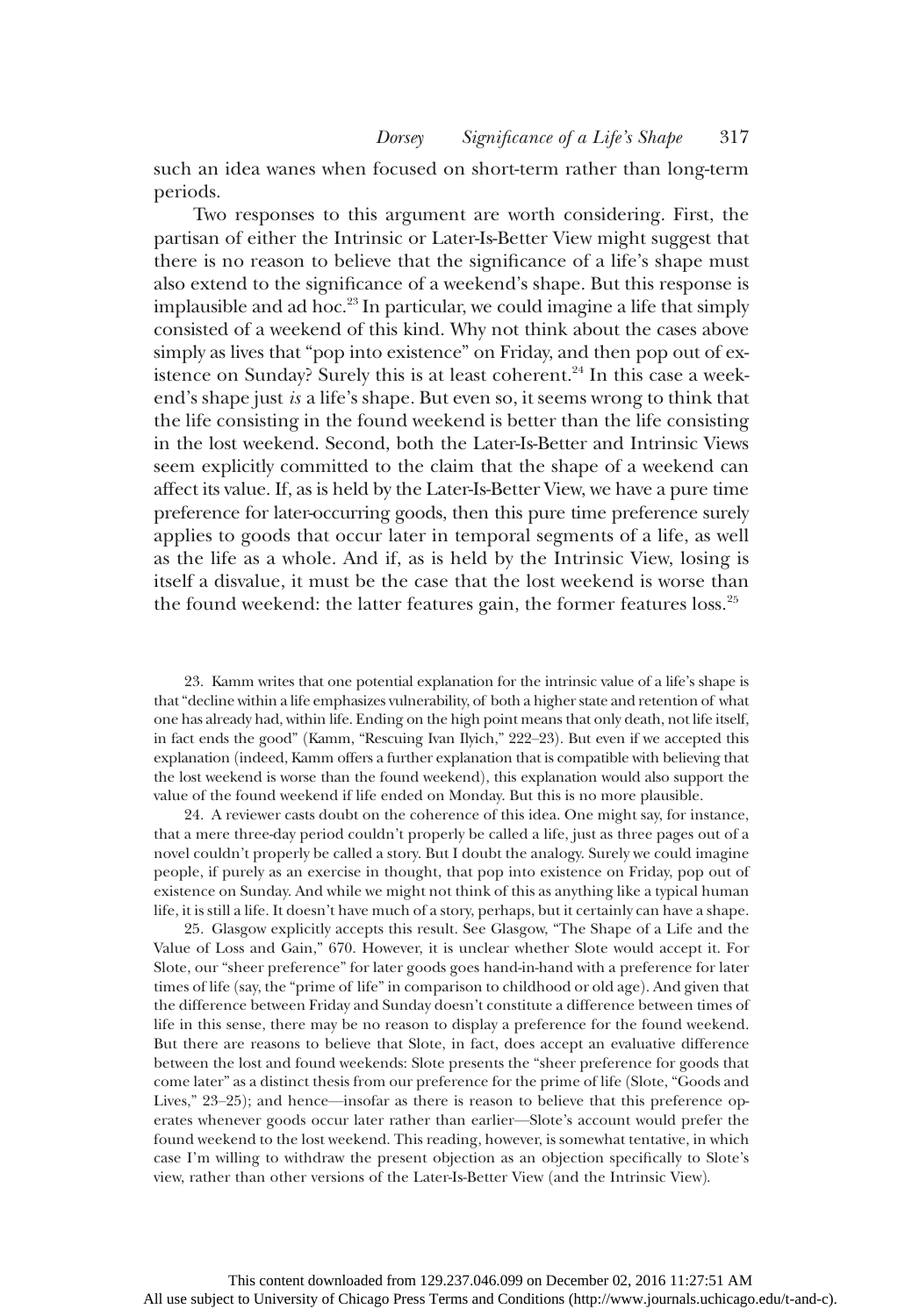Second, it might be suggested that I've cooked the books by adding that the found weekend includes Thursday night. Here's why. By including this, it would appear that the found weekend and lost weekend are really the same in terms of their activities, it's just that the found weekend begins, more or less, on Thursday, the lost weekend, more or less, on Friday. According to the views in question, the temporal ordering of one's momentary goods matters, but it doesn't matter whether a particular temporal sequence of goods begins on Thursday or Friday. Response: this misses the point of the objection. A life can be carved up into many different temporal segments. But the Later-Is-Better and Intrinsic views are committed to the relevance of shape for any such temporal segments. Thursday might be relevant, of course, to the overall quality of life. But this is not at issue here. We're interested only in the relative quality of the weekend.

The Relational View can avoid this problem. After all, part of the explanation of the significance of a life's shape for this view is that it generally has a tendency to signify the presence or absence of long-term projects or achievements (or, more generally, valuable narrative relations between significant life events). But whether or not one was hung over on Friday and Saturday rather than Saturday and Sunday surely has very little to do with the extent to which a given person achieved his or her goals or maintained long-term projects. And hence the Relational View appears to be able to distinguish the shape of a weekend from the shape of a life in a way that the Later-Is-Better or Intrinsic views cannot.

Someone might claim that the Relational View's advantage here is chimerical. Surely there are narrative relations between the events that occur during the lost and found weekends. After all, the lost weekend is a lost weekend!<sup>26</sup> Of course, this is correct. Indeed, it may seem perfectly trivial that any "upward-downward" or vice versa arrangement of temporally discrete benefits could be unified by at least some sort of narrative relation. But the question here is: does the most plausible interpretation of the nature of valuable narratives deliver the verdict, contrary to considered judgment, that the found weekend is better than the lost weekend? No. Two points: first, nothing in my own interpretation of the Relational View yields this verdict. After all, whether one had a found or lost weekend surely does not influence the extent to which one's long-term projects were valuable and/or successful. Of course, it's open to anyone to reject my interpretation of the Relational View in favor of another. But the second, more important, point is that in coming to a proper first-order theory of valuable narratives, it is open to the partisan of the Relational View to consult our considered judgments concerning the value of lives or temporal segments that display those narratives. If we find, as I do, that there is no difference in the quality of the lost weekend or the found

26. Thanks to Kasper Lippert-Rasmussen for helpful comments here.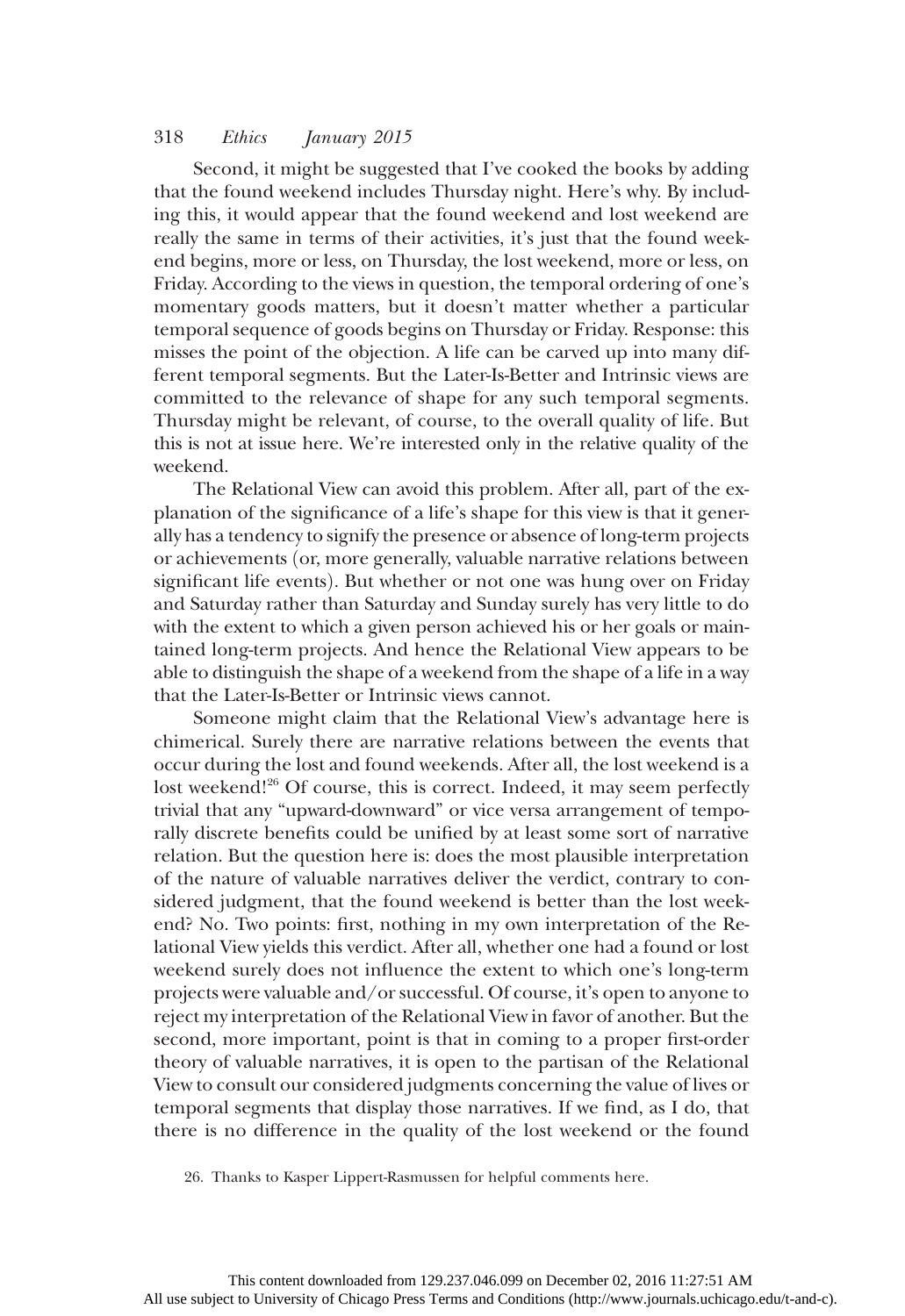weekend, this should be evidence enough that whatever narrative relation the found weekend displays is not of value. Unfortunately for the Later-Is-Better or Intrinsic views, there is no such intuitive flexibility: they are simply stuck with the value of the found weekend, rather than the lost. This is an advantage, if modest, of the Relational View.

#### B. Sensory Pleasure

Another feature of the Later-Is-Better and Intrinsic views is that it is good for someone to have an upward-sloping order of intrinsic benefits and burdens, no matter what these benefits or burdens are. $27$  But this, it seems to me, is extremely implausible.

Take, for instance, two individuals hooked up to machines that when activated stimulate their neural pleasure receptors.<sup>28</sup> The only intrinsic benefits these individuals maintain while they are hooked up are momentary instances of sensory pleasure. And let's say that they are hooked up for the duration of their lives. No plausible theory of welfare will claim that the pleasure they experience is not of intrinsic value. But we might now compare two different experiments. The first person is hooked up to a pleasure-stimulating computer with software designed to start his life at a neutral level; no pleasure, no pain. Gradually, say, twice a year, the pleasure is increased in a linear fashion. The second is precisely the opposite: this person's machine starts out with quite a lot of pleasure. Gradually, also twice per year, the software decreases the pleasure in a linear fashion, such that both people, over the course of their lives, will generate the same amount of sensory pleasure.

For the Later-Is-Better view, the upward-sloping life is better, not because of the intrinsically valuable slope, but because the instances of pleasure are themselves better when they occur later rather than earlier. In addition, according to the Intrinsic View, the first person lives a better life than the second. But this seems to me, once again, quite implausible. If I live my entire life simply being sensorily stimulated by some computer, simply undergoing the barest sensory pleasure, how could it possibly matter when this pleasure occurs? Once again, the Relational View holds serve. Because the only intrinsic values that the people in question maintain are bare moments of sensory pleasure, there is no chance of either person developing or living according to long-term projects or goals or developing any other set of valuable narrative relations between a life's events. Thus an upward or downward trend for those whose only welfare goods are instances of the barest sensory pleasure makes no difference.

<sup>27.</sup> A similar argument is given in Dale Dorsey, "First Steps in an Axiology of Goals," [International Journal of Wellbeing](http://www.journals.uchicago.edu/action/showLinks?crossref=10.5502%2Fijw.v1i1.17) 1 (2011): 167-85.

<sup>28.</sup> I mean this to be similar to J. J. C. Smart's human analogue of an infamous experiment based on self-stimulated rats. See J. J. C. Smart and Bernard Williams, Utilitarianism: For and Against (Cambridge: Cambridge University Press, 1974), 18–20.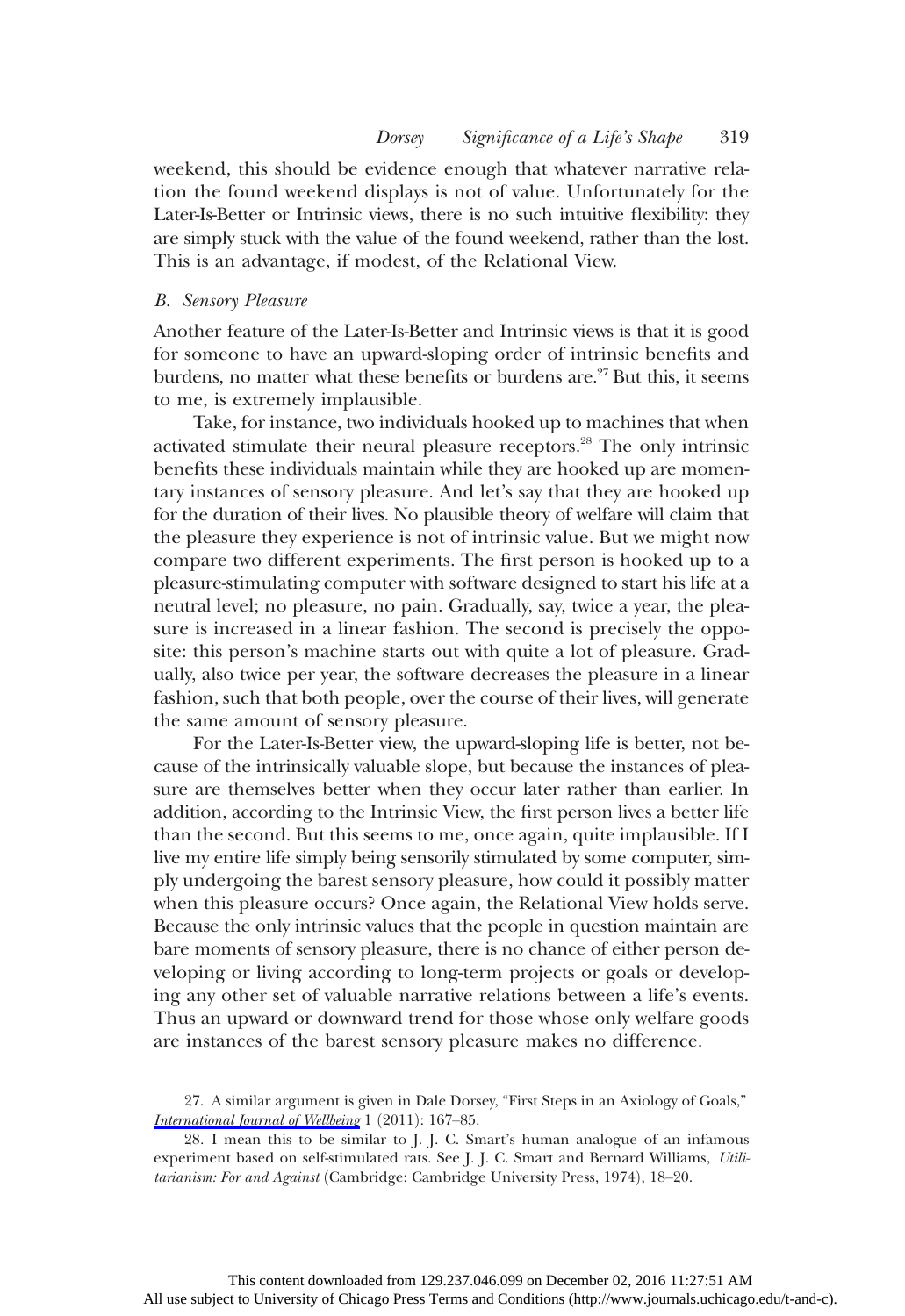# C. The Consistently Well-Off

One thing that seems to lend plausibility to SLH is a consideration of lives, like those of Simpson and Nospmis, for which the highs are pretty high and for which the lows are pretty low. But what if we abstract from this feature and instead assume that, no matter what happens, the people in question are doing very well?

Imagine, for instance, two people whose lives are equally successful. They achieve all they set out to achieve and do so with a high degree of accomplishment. Further, assume that their success is more or less constant throughout their lives and, to the extent that this is possible, one can assume that the narrative structures of their lives aren't marked by any substantial lows. Also assume that these individuals, once a week, have a glass of red wine and enjoy it, and take the same total amount of pleasure in wine throughout their lives. But now assume that the extent to which both individuals take pleasure in their weekly wine decreases and increases, respectively; the first starts his career by taking substantial pleasure in wine, but slightly less as the years go on, opposite for the second person. If we assume that everything else is equal, we should also assume that the first person's life, on the whole, gets worse as it goes on, the second person's life, on the whole, gets better.

Once again, it seems to me implausible to believe that the first life is worse than the second, simply because of the temporal order in which they take pleasure in wine. If we assume that both lives in question are relatively well-off even in their lowest moments, it seems less plausible to believe that the mere shape of a life—independently of any additional base-level goods—could matter to the quality of that life. While the Later-Is-Better and Intrinsic views cannot accommodate this verdict—because the enjoyment of wine increases rather than decreases, both proposals must say that the second person's life is better—the Relational View can: the extent to which my enjoyment of a weekly glass of wine increases or decreases throughout my life does not itself indicate anything like an important or valuable narrative relation between these events. No projects, achievements, or goals are affected, say, by a gradually increasing or decreasing enjoyment of wine (ex hypothesi). The Relational View thus can deliver the right answer.

# D. The Manager and the Fullback

Finally, recall that for both the Later-Is-Better and Intrinsic views, a comparatively "upward"-sloping life is better, other things equal, than a comparatively "downward"-sloping life. To put this another way, these views claim that there is always at least  $a$  reason (even if not an overriding reason) to favor an upward rather than downward slope. The Relational View differs. It could be, depending on the structure of the underlying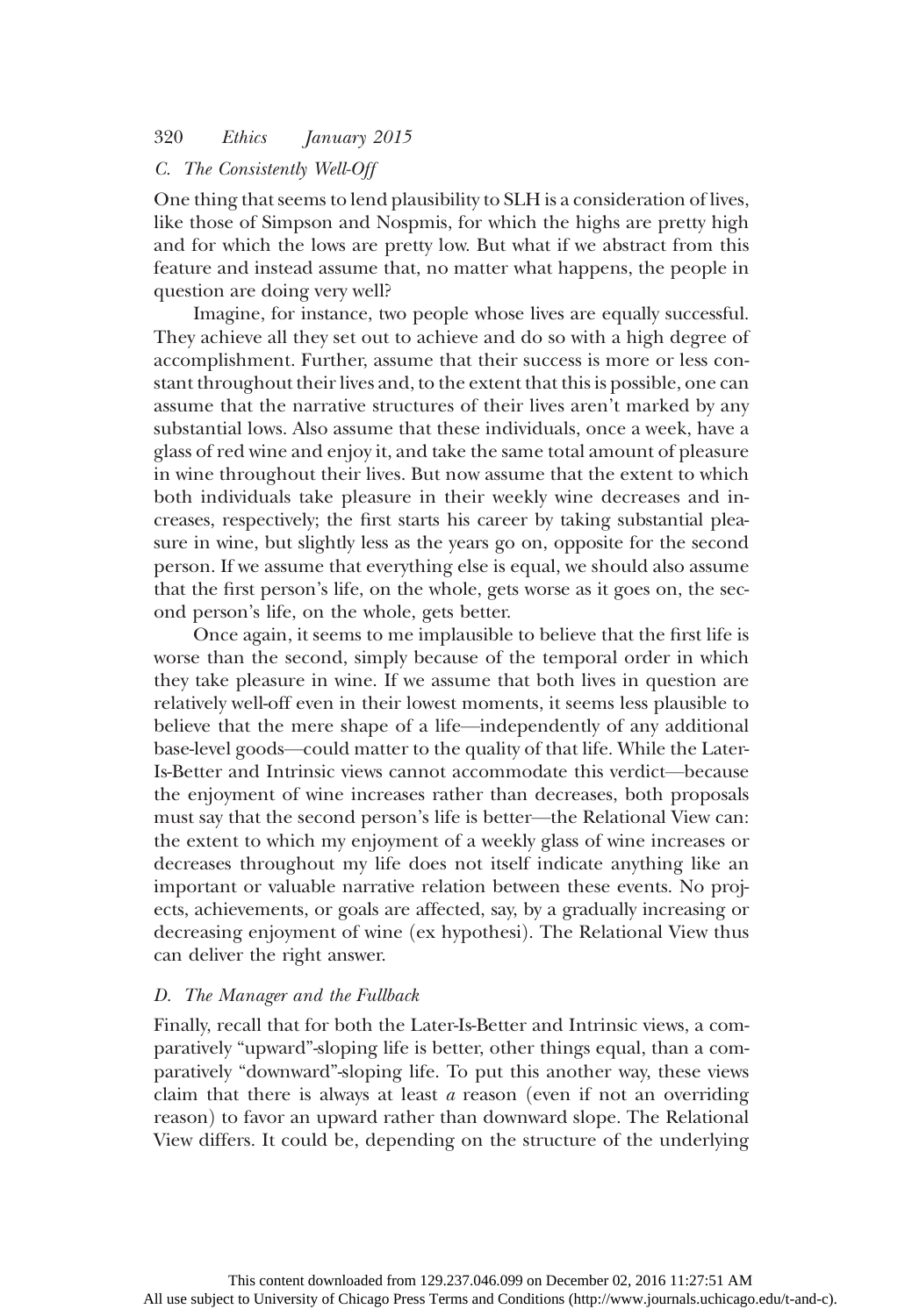narratives, that a downward-sloping life is just as good as its mirror image. This is the right answer. Take two examples:

Jack McKeon. Jack McKeon is a career baseball man whose playing days were entirely in the minor leagues, but who gradually showed success in the minors as a manager. In 1973 he was promoted to manage the Kansas City Royals, and went on to manage in and out of the majors with moderate success until 2003, when he took over the underperforming Florida Marlins and led them to a World Series title, retiring from baseball in 2005 (with one brief return in 2011) at age 75.

#### Compare McKeon with:

John Riggins. John Riggins was the fullback and primary ball carrier for the NFL's Washington franchise during the late 1970s and early '80s. Riggins was a crucial member of the high-powered 1982 and '83 offense, which included his iconic "70 Chip" touchdown run in Super Bowl XVII, widely regarded as one of most significant plays in American professional football. Riggins retired from football in 1985, and after flirting with a career in acting, eventually settled down as a regional sports broadcaster, providing occasional commentary. He is currently the host of *The John Riggins Show* on Radio WTOP, Washington.

Though there are a number of unknowns about the lives of John Riggins and Jack McKeon, one thing is relatively certain: barring some massive unforseen set of circumstances, John Riggins's synchronic welfare levels peaked substantially earlier than McKeon's. McKeon's greatest success came as a baseball manager well into his seventies. Not so with Riggins; his life's highest point (or so we can assume for the sake of argument) came at age thirty-three. And though neither McKeon nor Riggins have had anything like the dramatic downfall of O. J. Simpson or the dramatic rise of J. O. Nospmis, we can assume that McKeon's life takes an upward trajectory, Riggins's a downward.

Without a heck of a lot more information we won't be able to say anything definitive about the relative quality of these lives. But the following seems relatively clear to me: the mere fact that McKeon's life takes an upward trend is not of itself a reason to favor his life in comparison to Riggins's. And the explanation appears to play straightforwardly into the hands of the Relational View. The life stories of both Riggins and McKeon are the stories of very good lives: McKeon's of the successful baseball manager, Riggins's of the Hall of Fame running back. Both achieved valued and highly valuable projects; the fact that Riggins's life peaked earlier and McKeon's life peaked later is appropriate to the projects they main-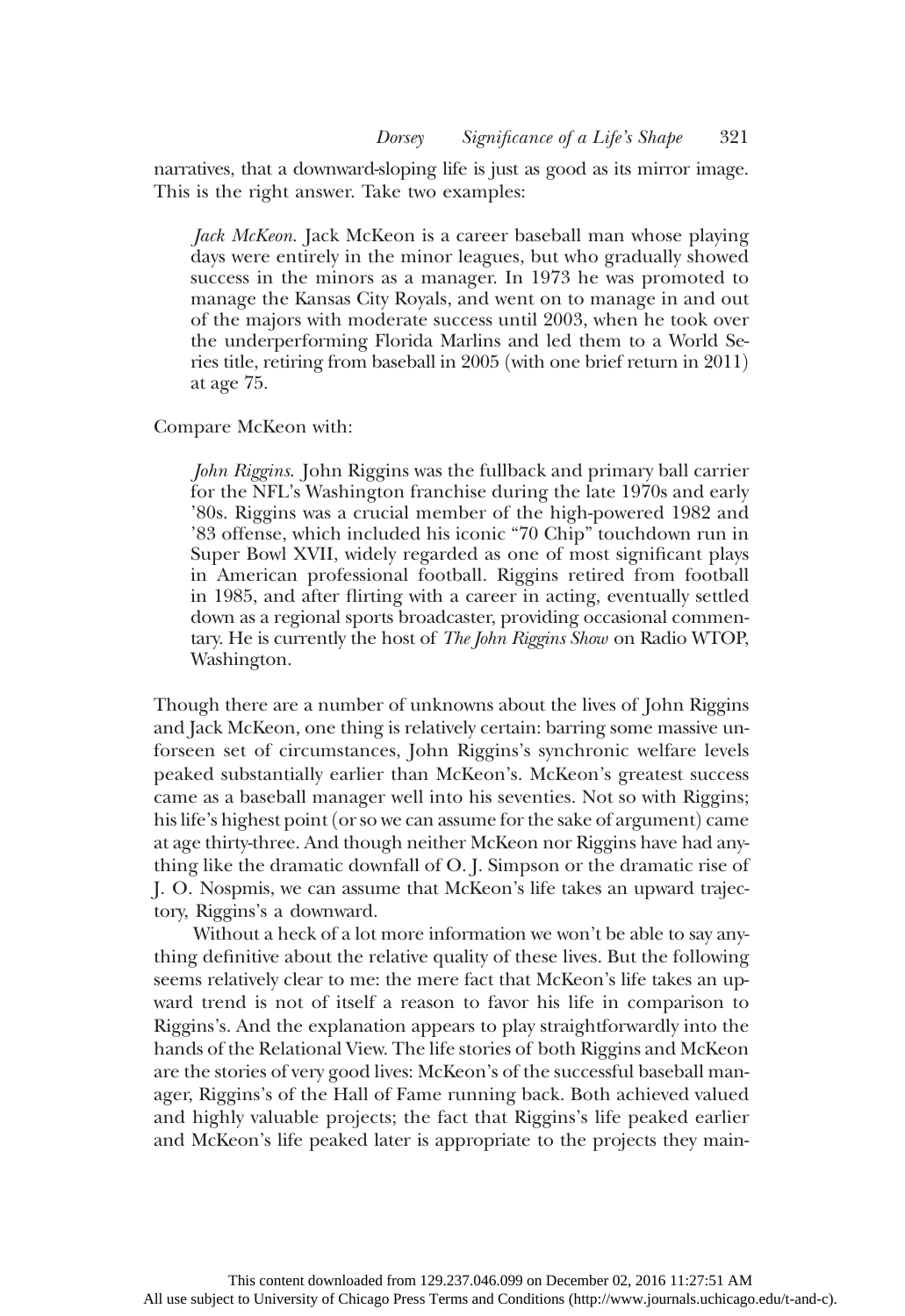tain. Just because the high points of the latter occur earlier in life than the high points of the former seems to me no reason to favor one project (or narrative, story) rather than the other. They are both excellent.

Thus where the Relational View is more restrained in its treatment of the relative value of upward and downward trends is precisely where we should be more restrained. We should not hold that the shape of a life is a sui generis intrinsic value; nor should we say that welfare goods are better simply because they occur later in life. But a life's shape can very often, though not always, be an indicator of an underlying benefit, namely, the extent to which the events of one's life maintain valuable relations, such as those that constitute successful projects or achievements. Given the balance of evidence, I conclude that the best explanation of the significance of a life's shape is the Relational View.

# VI. DOES SLH THREATEN TN?

The Relational View is the best account of the significance of a life's shape. It seems right to say that the shape of a life is the sign of the presence of evaluatively significant projects, or other goods that are dependent on the relations between temporally discrete events. At this point I'd like to turn to the second question with which this article is concerned: does SLH, as explained here, threaten temporal neutrality or intralife aggregation?

Consider, first, temporal neutrality. TN claims that the temporal location of good and bad times does not affect their value. According to Slote and Temkin, SLH threatens the requirement of temporal neutrality in a way that tends to look bad for TN: because upward-sloping lives are better than downward-sloping lives, the contribution to the welfare of a life of a particular good time is in part determined by when it arrives.<sup>29</sup> And hence, or so it would seem, because we should accept SLH, we should reject TN. But notice that the reasoning leading from SLH to the denial of TN relies explicitly on certain explanations of the significance of a life's shape. For instance, the Later-Is-Better View is incompatible with TN—this view quite clearly violates temporal neutrality insofar as it expresses a pure time preference for later-arriving goods: later-arriving goods are better. In addition, the Intrinsic View is also incompatible with TN: because gains in welfare are intrinsically valuable, the contribution to the value of a life of a particular good time will tend to increase if the good arrives later: only in so doing can it help to represent a gain. According to the Intrinsic View, the prudentially rational agent, if he or she has the opportunity to distribute a particular welfare good  $\phi$  either to her earlier self or to her later self, will prefer to distribute  $\phi$  to her later self.

29. Slote, "Goods and Lives," 10–13. Temkin, Rethinking the Good, 96–97, 108–9.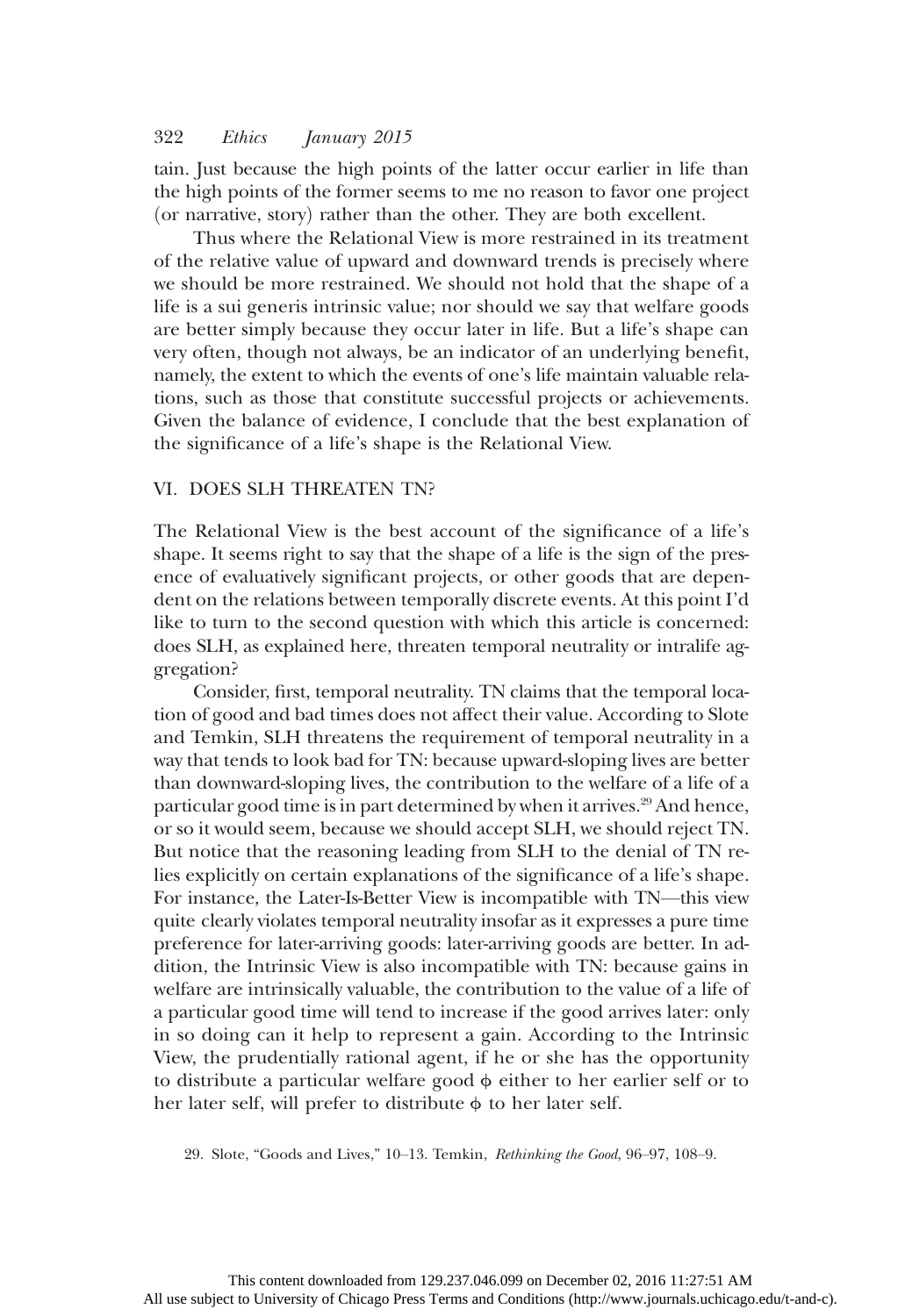But this inconsistency does not arise for the Relational View. The prudentially rational individual, according to the Relational View, will not prefer valuable events or other goods given their temporal location but instead will prefer goods given their narrative relations to other events, past and future, in his or her life. Whether such goods bear these narrative relations, as seen in the cases of Riggins and McKeon, does not depend on their temporal ordering.<sup>30</sup> Of course, it could be that for many events the quality of the particular narrative relations they bear can be affected by their temporal location—see, for instance, Simpson and Nospmis. But this doesn't say that the temporal location of such goods is itself evaluatively significant; any importance possessed by an event's temporal location is strictly derivative and hence compatible with TN. As far as the Relational View is concerned, the hereafter, as such, is not regarded as more or less than now.

# VII. DOES SLH THREATEN ILA?

Temporal neutrality has nothing to fear from SLH. This fact is a direct result of the success of the Relational View in comparison to its most important competitors. But the news may be worse for ILA. Indeed, the Relational View might seem to obviously cause problems for an aggregative approach to whole-life welfare. After all, for this approach, the shape of a life is a sign of evaluatively significant features of a life that are not temporally discrete. But synchronic welfare is temporally discrete. One might put this more precisely: insofar as the contribution of a specific event  $e$  to the welfare quality of a life  $l$  must depend on the relations (e.g., narrative relations) between e and other events f, g, ..., and insofar as the relations between  $e$  and other events are not temporally local to the time at which  $e$  occurs, it would appear that the synchronic welfare level a person maintains at the time of  $e$  cannot be the entire story of the contribution of  $e$  to the welfare level of the life containing  $e$ . And hence lifetime welfare cannot simply be an aggregate of synchronic welfare. $31$ 

30. Indeed, this is true even if we hold, as Kaupinnen does, that the narrative relations possessed by life events are themselves intrinsically valuable. To see this, note that valuable relations will unfold over either the entire course of a life or simply part of a life. If the former, the valuable narrative relations themselves will not be temporally located within the duration of a life. But atemporal goods trivially satisfy TN: because they do not occur at any time during a life, the time during a life at which they occur makes no difference to their value. However, if they unfold over the course of only part of a life, the temporal segment of one's life over which they unfold is irrelevant to their value.

31. This argument is somewhat complicated by the fact that, as a reviewer points out, events can be extended in time. Plausibly, my daughter's birth is not located at a specific individual time but is spread out over, say, a matter of hours or days. Indeed, time may itself be continuous; hence any event is trivially temporally extended. However, these complications don't really spell trouble for the coming argument. One could simply read the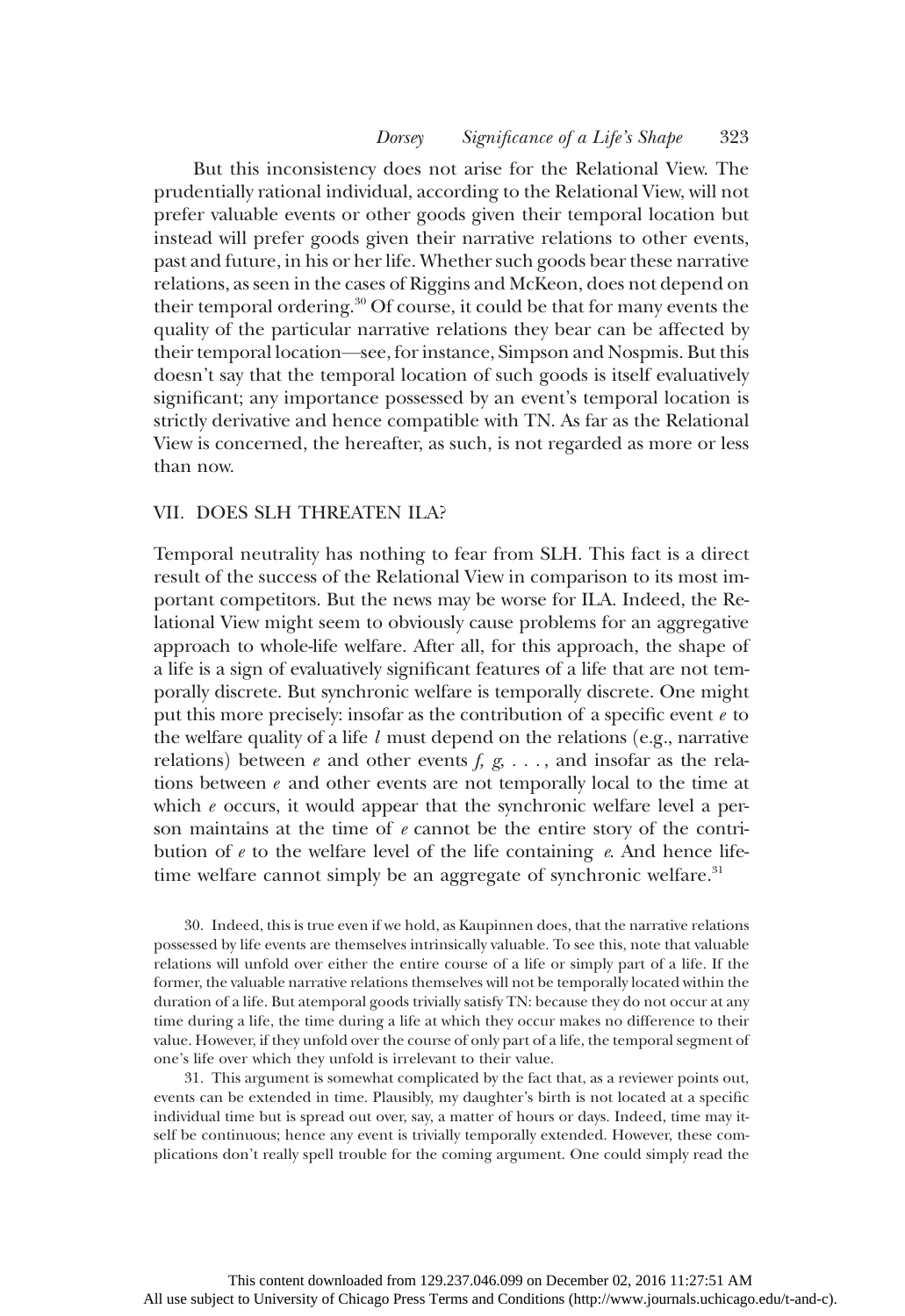#### A. Velleman's Rejection of ILA

Velleman endorses precisely this reasoning. He writes: "Intuitively speaking, the reason why well-being isn't additive is that how a person is faring at a particular moment is a temporally local matter, whereas the welfare value of a period in his life depends on the global features of that period."<sup>32</sup> More strongly: "The value judgments considered above are incompatible with any reduction of diachronic well-being to synchronic well-being, no matter how sophisticated an algorithm of discounting and weighting is applied. Because an event's contribution to the value of one's life depends on its narrative relation to other events, a life's value can never be computed by an algorithm applied to bare amounts of momentary well-being, or even to ordered sequences of such amounts, in abstraction from the narrative significance of the events with which they are associated."33 Velleman's argument against ILA seems to boil down to two points. Point one: the synchronic value of a moment will be determined, strictly speaking, by the discrete events or other goods that occur at that moment.<sup>34</sup> To put this another way, the synchronic welfare value of a time  $t$  will be determined by facts that occur at  $t$  (including  $e$ ). But, point two: the contribution to diachronic welfare (welfare across a period of time, including a life) of e depends on facts that occur at times other than  $t$  (including the extent to which  $e$  bears axiologically significant relations to other events past and future). Thus diachronic welfare (including lifetime welfare) is determined not simply by aggregating the synchronic welfare of the individual moments, but by taking seriously the "interactions between the value of what obtains and happens then and the value of earlier or later events."35

To put it in semiformal terms, one might state Velleman's argument as follows:

- 1. ILA is true only if the diachronic welfare score of a segment of time can be determined by summing synchronic welfare scores of the moments that occur during that segment of time.
- 2. The relations (especially narrative relations) between intrinsically valuable, but temporally discrete, events or other goods can themselves be a determinant of diachronic welfare.

notion of "synchronic" well-being as the well-being scores contributed by particular events at the time or times at which they occur. The key for Velleman's argument is that these scores—the scores located in particular times contributed by events that occur at those times—do not bear an additive relation to the value of a life as a whole.

<sup>32.</sup> Velleman, "Well-Being and Time," 58.

<sup>33.</sup> Ibid., 72.

<sup>34.</sup> Ibid., 74, 77–78.

<sup>35.</sup> Ibid., 78.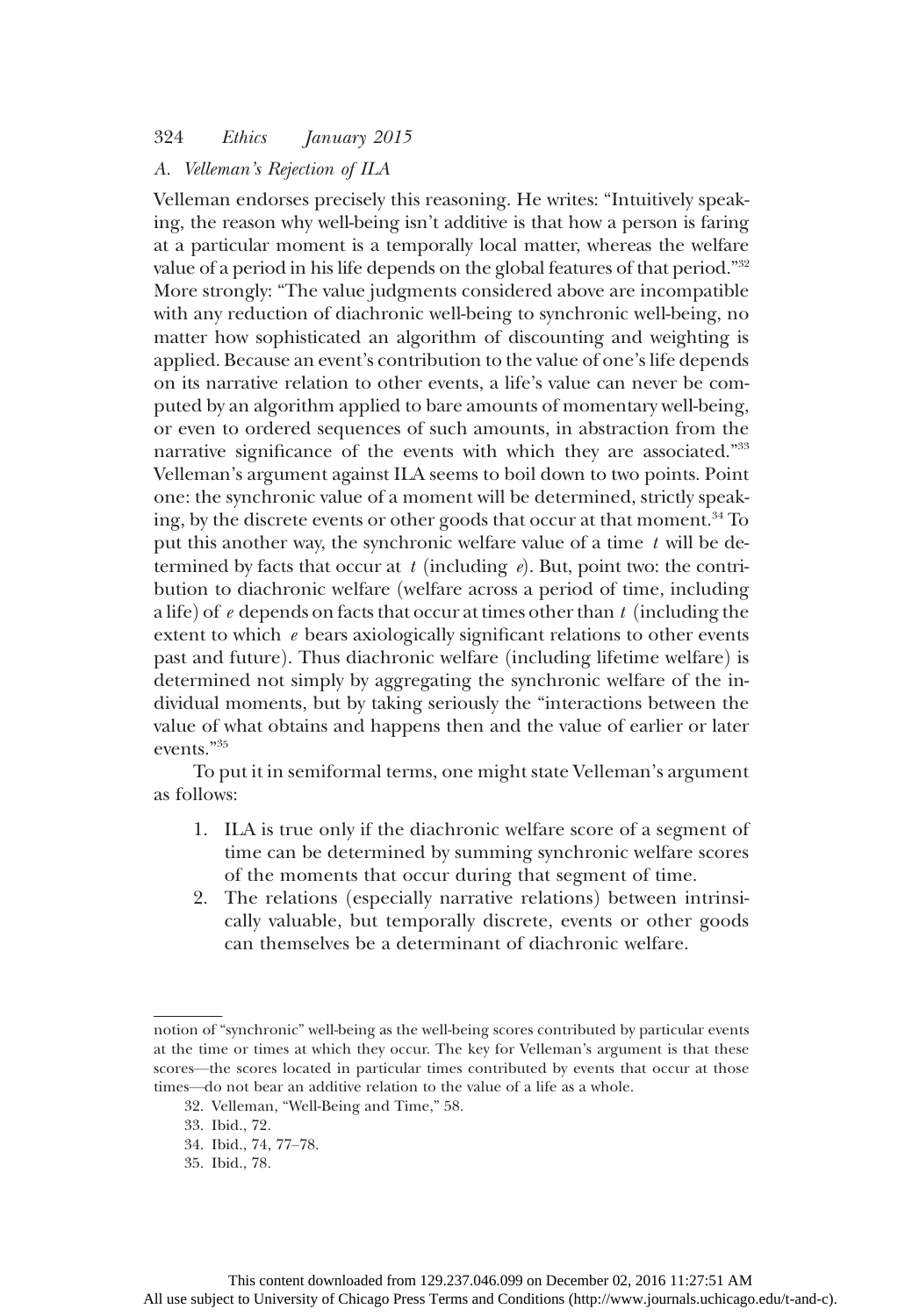- 3. The relations between intrinsically valuable, but temporally discrete, events cannot be reflected in the contribution of these events to per se synchronic welfare.
- 4. Hence the diachronic welfare score of a segment of time cannot be determined by summing synchronic welfare scores that occur during that segment of time.
- 5. Hence ILA is false.

#### B. How to Accept the Relational View and ILA

Velleman relies on a controversial assumption concerning the method by which synchronic well-being is determined. According to Velleman, as stated in premise  $(3)$ , synchronic well-being cannot be affected by the narrative relations of temporally discrete welfare goods. But one can deny this. One might hold, instead, that the narrative relations borne by individual, temporally discrete events help determine not only the contribution of these events to diachronic welfare but also the contribution of these events to synchronic welfare. In other words, one might accept:

 $(3')$  The relation between intrinsically valuable, but temporally discrete, events can be reflected in the contribution of these events to per se synchronic welfare.

According to  $(3')$ , the good times in life are better when an individual is benefited, at that time, by an event that is related in the right ways to other events, past and future (on my view, whether the events help to make up successful, rather than unsuccessful, or valuable, rather than disvaluable, long-term projects). Velleman treats the contribution of events to synchronic and diachronic welfare asymmetrically: the meaning of these events can only affect diachronic, not synchronic, welfare. I hold the opposite: the meaning of particular events—in particular, their narrative relations—can affect their intrinsic contribution to synchronic welfare (and, thereby, diachronic welfare, including the welfare of a whole life). On this view, an event's contribution to synchronic welfare is jointly determined not just by the temporally discrete features of that event but also by that event's valuable relations to other events.

This proposal is compatible with the Relational View. Recall that, for this view, the shape of a life is a sign of valuable narrative relations between intrinsically valuable events, relations that help to shape the contribution of those events to the quality of one's life. But there is nothing in the Relational View that requires one to say that the narrative relations borne by these intrinsically valuable events must only be reflected in diachronic welfare. The shape of a life continues to maintain the relevant signatory significance even if the relations borne by the relevant events can help to determine their synchronic value. For instance, consider a typically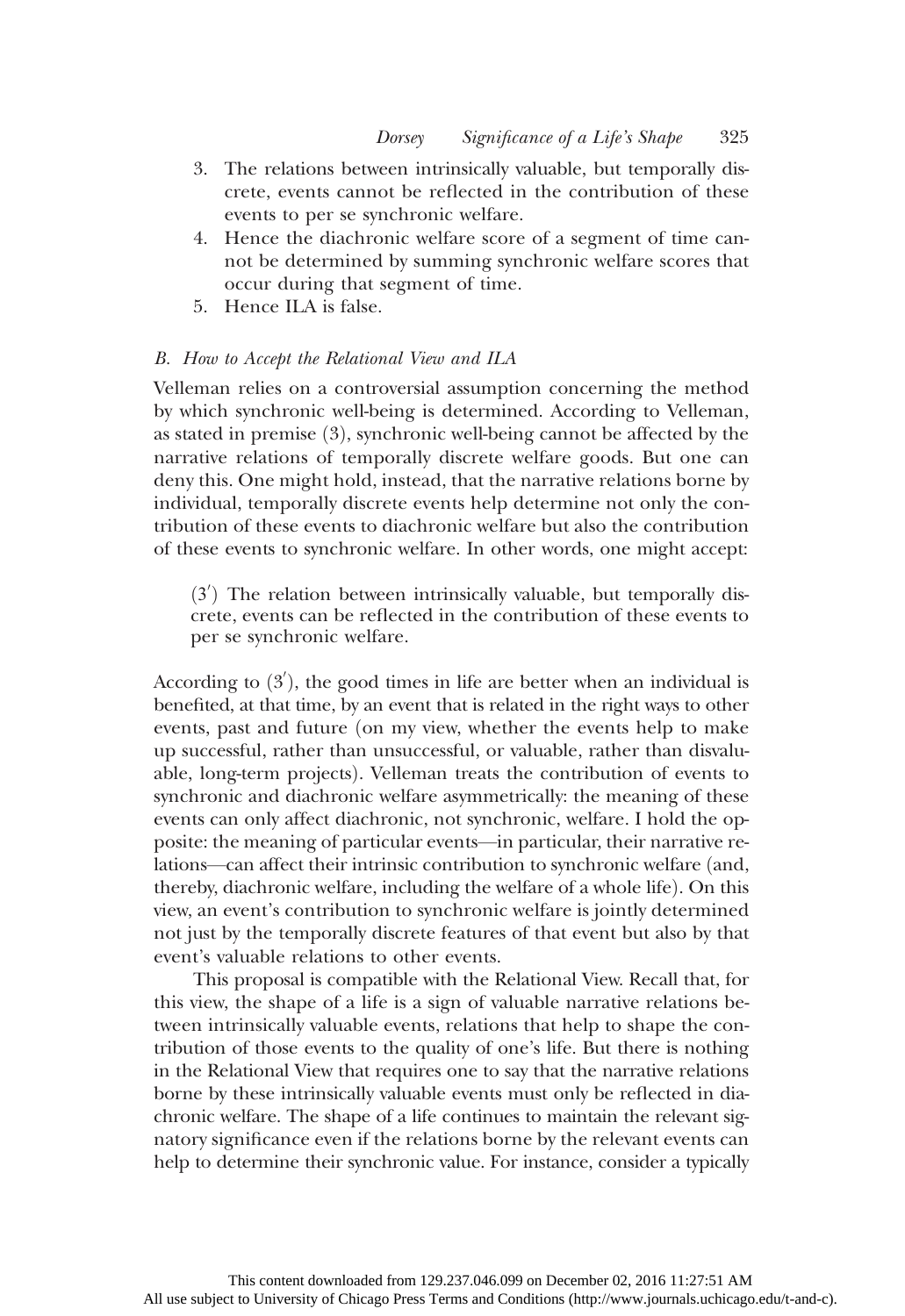valuable event in a life, such as winning the Heisman Trophy. This event, surely important for synchronic well-being, could be a stepping stone, or merely a teaser: early success followed by a disastrous and shameful downfall. If it is a stepping stone to future success, one might say that the synchronic value of this event is greater than the synchronic value of an identical event which is just a teaser. For O. J. Simpson, his Heisman victory was, in fact, less synchronically valuable given what we now know: that it helped to frame his ever-so-public downfall.<sup>36</sup>

It is worth distinguishing the view I sketch here from other proposals Velleman addresses. First, Velleman discusses a defense of ILA that starts, as it were, backwards; by first calculating a lifetime well-being score and then dividing and assigning that lifetime welfare score to particular times within a life. In this way, lifetime welfare is explanatorily prior (but is nevertheless equivalent to an aggregate sum of  $\epsilon$  synchronic welfare.<sup>37</sup> This is not my proposal. My view holds that synchronic welfare is explanatorily prior to lifetime welfare; it just so happens that the contribution to synchronic welfare of temporally discrete events or other goods in a life can be affected by the relations these temporally discrete goods and bads bear to other events, and so forth. Second, Velleman discusses a proposal according to which events that occur in the future can of themselves determine one's past synchronic well-being. While I actually accept this view, nothing I discuss here depends on it.<sup>38</sup> It simply depends on the (to my mind rather simple) presumption that the contribution of a particular event to the synchronic welfare score of a particular moment can be affected by the relations that this event bears to future or past events.<sup>39</sup>

36. One might argue that, in fact,  $(3')$  vitiates the Relational View. Because the meaning of individual events can affect their momentary value, it would appear that the relations themselves affect the value of good and bad moments. Given, e.g., that Nospmis's early failures are made better by her subsequent success, is it really the case, in other words, that her life takes an upward shape in terms of momentary well-being at all? The answer, of course, is yes. Just because a low moment can be rendered better by its narrative relations does not entail that it is not low—especially given that the "high" moments are also made comparatively better given the hardship that came before. Hence there remains a signatorily valuable shape of a life if we accept  $(3')$ .

37. Kaupinnen suggests this proposal. For Kaupinnen, we "assign a value to particular moments when we have the whole life in view" (Kaupinnen, "Meaningfulness and Time,"  $374 - 75$ ).

38. See Dale Dorsey, "Desire-Satisfaction and Welfare as Temporal," *[Ethical Theory and](http://www.journals.uchicago.edu/action/showLinks?crossref=10.1007%2Fs10677-011-9315-6)* [Moral Practice](http://www.journals.uchicago.edu/action/showLinks?crossref=10.1007%2Fs10677-011-9315-6) 16 (2013): 151–71. To see the difference, note that I'm not saying that a particular event  $e$  could make me better off at a time earlier than  $e$  occurred. Rather, I'm suggesting that while the synchronic welfare value of  $e$  accrues at its moment of occurrence, this value is in part determined by the relations between  $e$  and nonconcurrent events,  $f, g$ , and  $h$ .

39. What about those who accept an alternative interpretation of the Relational View, namely, that narrative relations are themselves intrinsically valuable? After all, it would appear that, according to  $(3')$ , only the events that constitute such projects are of intrinsic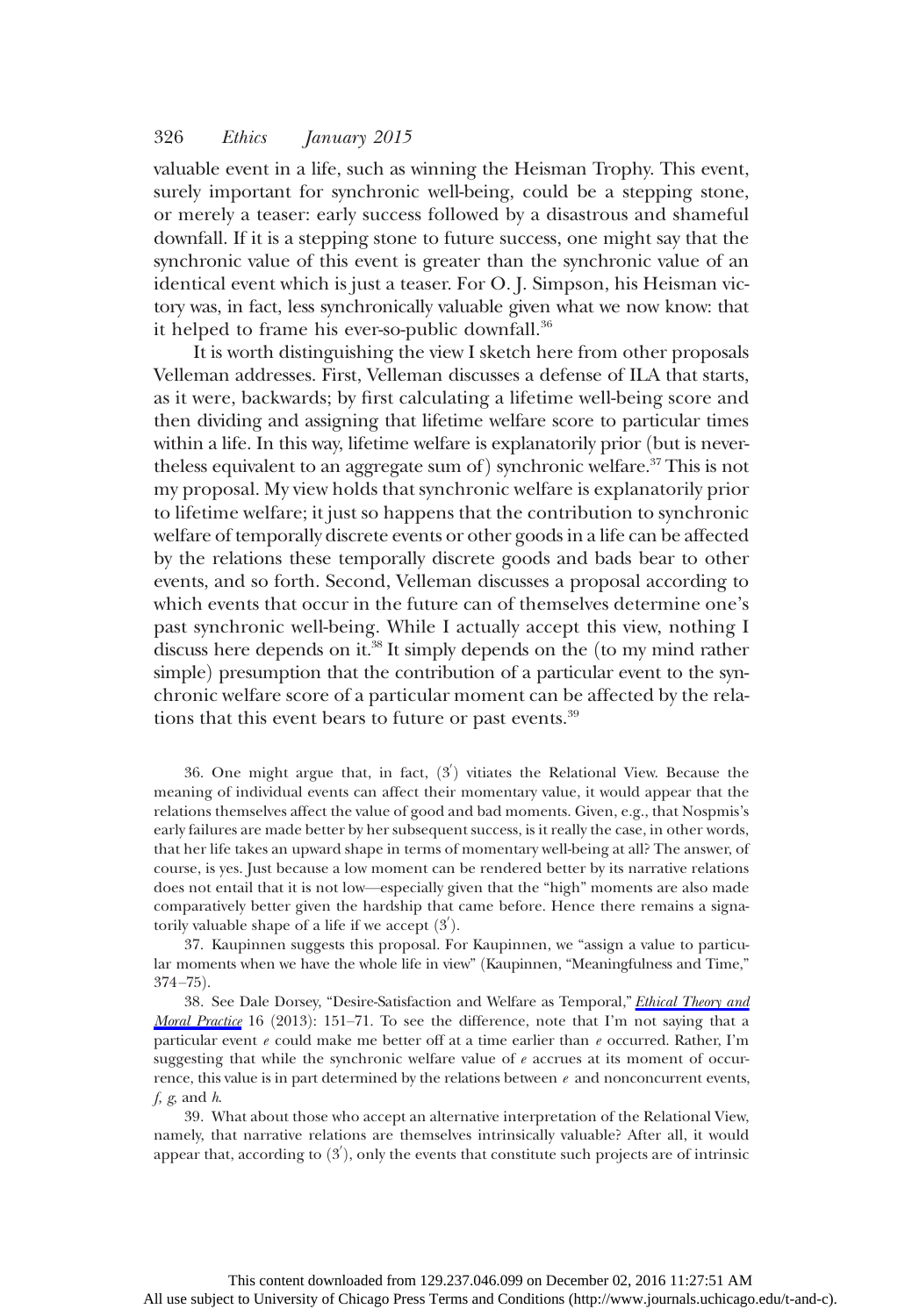# C. Must We Accept  $(3)$ ?

I'd like to take a minute to review the dialectic. SLH—given the Relational View—is compatible with either  $(3)$  or  $(3')$ . Given this, anyone who insists that SLH threatens ILA must establish that there is independent ground to accept  $(3)$  rather than  $(3')$ —independent, that is, of any prior commitment to the acceptance or rejection of ILA. But this claim, or so I shall now argue, is quite implausible.

To begin,  $(3')$  is more plausible than  $(3)$ . Indeed, the synchronic value of individual events is rarely divorced from the narrative relations these events bear to others. For instance, imagine that a person simply stumbles randomly into a theater packed with college athletes and happens to win the Heisman Trophy. We might characterize this event as a good thing for this person. But this moment (i.e., the moment of winning the Heisman Trophy) would surely not be as good for that person as the very same moment in the life of a person who worked for years to develop the skill and talent to win the Heisman and displayed consistent excellence on the field. $40$ 

For this reason, I think there is good reason to dispute  $(3)$  in favor of (3'). But it is worth considering Velleman's argument against (3'). He writes: "a person's well-being at each moment is defined from the perspective of that moment."<sup>41</sup> Again: "estimates of momentary well-being are made within a restricted context—namely, the context of the events and circumstances of the moment."42 Note that this claim, while plausible, permits of two interpretations. The first is to hold that the contribution

value, though part of their intrinsic value depends on the extent to which they maintain valuable relations (e.g., are part of a long-term project, say). But this does not entail that this interpretation entails  $(3)$ . Consider  $(3'')$ : Intrinsically valuable projects, or other narrative relations between temporally discrete events, can contribute to the synchronic welfare scores of times at which such temporally discrete events occur. Put another way,  $(3'')$ holds that long-term projects or other narrative relations are intrinsically valuable, but these relations influence synchronic welfare, in particular the synchronic welfare scores of times at which the most significant events of those projects take place. (This proposal is suggested by John Broome on behalf of the "principle of temporal good"; see Weighing Goods [Oxford: Blackwell, 1991], 228–29.) The fact that an event  $e$ , taking place at  $t$ , has a certain relation to another event  $f$  at  $t_1$  is intrinsically valuable. But this fact contributes to the synchronic welfare scores of t and  $t_1$ . (If the valuable project is, say, being a successful football player, it makes sense to hold that the synchronic impact of that project is strongest at the time at which one wins the Heisman Trophy.) It seems to me that the arguments in favor of  $(3')$ , explored below, translate mutatis mutandis to  $(3'')$ .

<sup>40.</sup> This advantage of  $(3')$  is also possessed by  $(3'')$ : insofar as a particular event, such as winning the Heisman Trophy, is part of a project, it is plausible to say that the time at which one wins the Heisman Trophy is all the better for it, and hence if, say, long-term projects are intrinsically valuable, they can also contribute to how an individual fares at a time—the time at which the project-constituting events occur.

<sup>41.</sup> Velleman, "Well-Being and Time," 74.

<sup>42.</sup> Ibid., 78.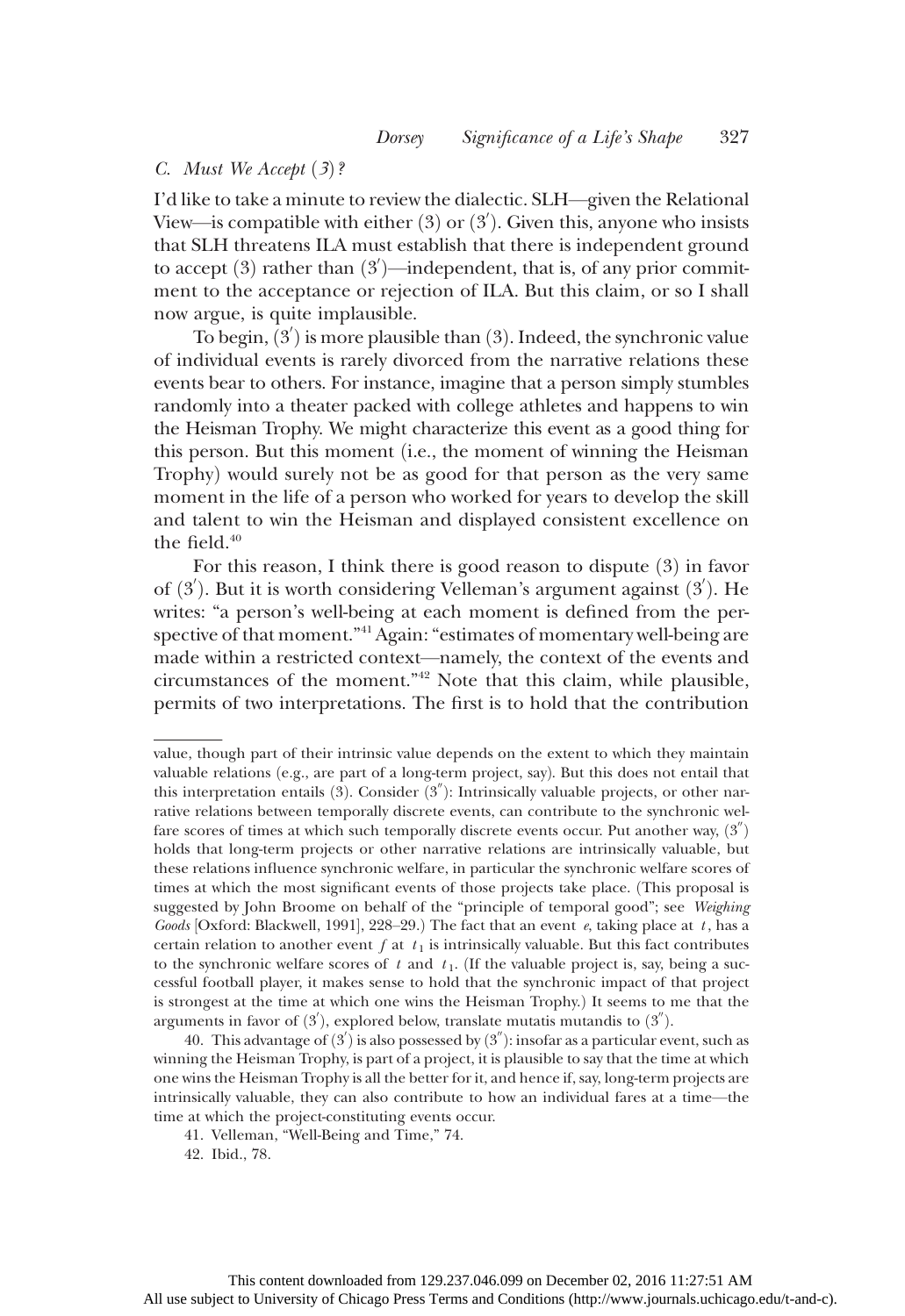to the synchronic welfare value of a temporally discrete good (such as a particular event) is just determined by the value of the temporally discrete good that occurs at the time in question. But this interpretation does not tell against  $(3')$ . According to  $(3')$ , the contribution to synchronic value of a temporally discrete event, say, is determined by the intrinsic value of the event, which in turn can be affected by the relations this event bears to other events that occur throughout the course of a life, including narrative relations.<sup>43</sup> The second interpretation, however, is much stronger: it holds that the synchronic welfare score of a particular time must be determined by the temporally discrete goods that occur at that time, abstracting from any consideration of the relations that such temporally discrete goods bear to other goods, past or future, including narrative relations.44 But stated this way, Velleman's claim is just a bare assertion of (3) rather than (3') and hence has no power to tell in favor of the former.<sup>45</sup>

Indeed, there appears to be very little at stake between  $(3)$  and  $(3')$ . Premise  $(3')$  need not issue judgments concerning the quality of lives that are in any way different than  $(3)$ : if we allow that the narrative relations

43. Some may argue that I'm misusing the term "intrinsic value." "Intrinsic value" just refers to value that supervenes on intrinsic properties. (See, for instance, Christine Korsgaard, "Two Distinctions in Goodness," in Creating the Kingdom of Ends [Cambridge: Cambridge University Press, 1996], 249–74.) And while I take issue with this conceptual identification, I don't wish to engage in a dispute about words. In referring to "intrinsic value" I mean simply to pick out the value that matters to the quality of a life ("final value," perhaps). Thanks to Fred Feldman for pressing this objection.

44. Indeed, it seems that this is the interpretation Velleman has in mind. See Velleman, "Well-Being and Time," 78. Notice that in accepting the claim that SLH tells against ILA, Glasgow simply assumes that "momentary value" is "nonrelational." But this seems to me to guarantee the denial of ILA by fiat and is utterly uninteresting to boot. Even if we adopted Glasgow's language, the most important question would be: is all momentary wellbeing nonrelational? A plausible answer, given my argument here, is "no." See Glasgow, "The Shape of a Life and the Value of Loss and Gain," 666.

45. One might be tempted to believe that  $(3')$  is threatened by the view according to which the intrinsic value (including intrinsic prudential value) of a particular good  $\phi$  entirely supervenes on the intrinsic properties of  $\phi$ . (Call this the "Moorean" constraint.) Note that  $(3')$  is incompatible with the Moorean constraint. The relations borne between a temporally discrete event are obviously not intrinsic to that event. And so if the Moorean constraint is correct, we cannot accept  $(3')$  and, hence, so it would appear, to accept the Relational View would be to reject ILA. But there are three problems here. First, Velleman's view seems to hold that the contribution of events to diachronic welfare can be affected by the relational properties of these events, and hence his view can gain no support from the Moorean constraint. Second, if we reject Velleman's interpretation and instead claim  $(\text{along with } [3''])$ that it is not the event, but rather, say, the fact of a narrative relation itself that is intrinsically valuable, there is no reason to believe that this interpretation need threaten the Moorean constraint—this proposal need not suggest that the extrinsic properties of the relevant facts affect its intrinsic value. Third, even leaving aside all this, there are well-rehearsed reasons to reject the Moorean constraint. See, for instance, Dorsey, "Intrinsic Value and the Supervenience Principle"; Shelly Kagan, "Rethinking Intrinsic Value," *Journal of Ethics* 2 (1998): 277–97; Tom Hurka, "Two Kinds of Organic Unity," Journal of Ethics 2 (1998): 299–320.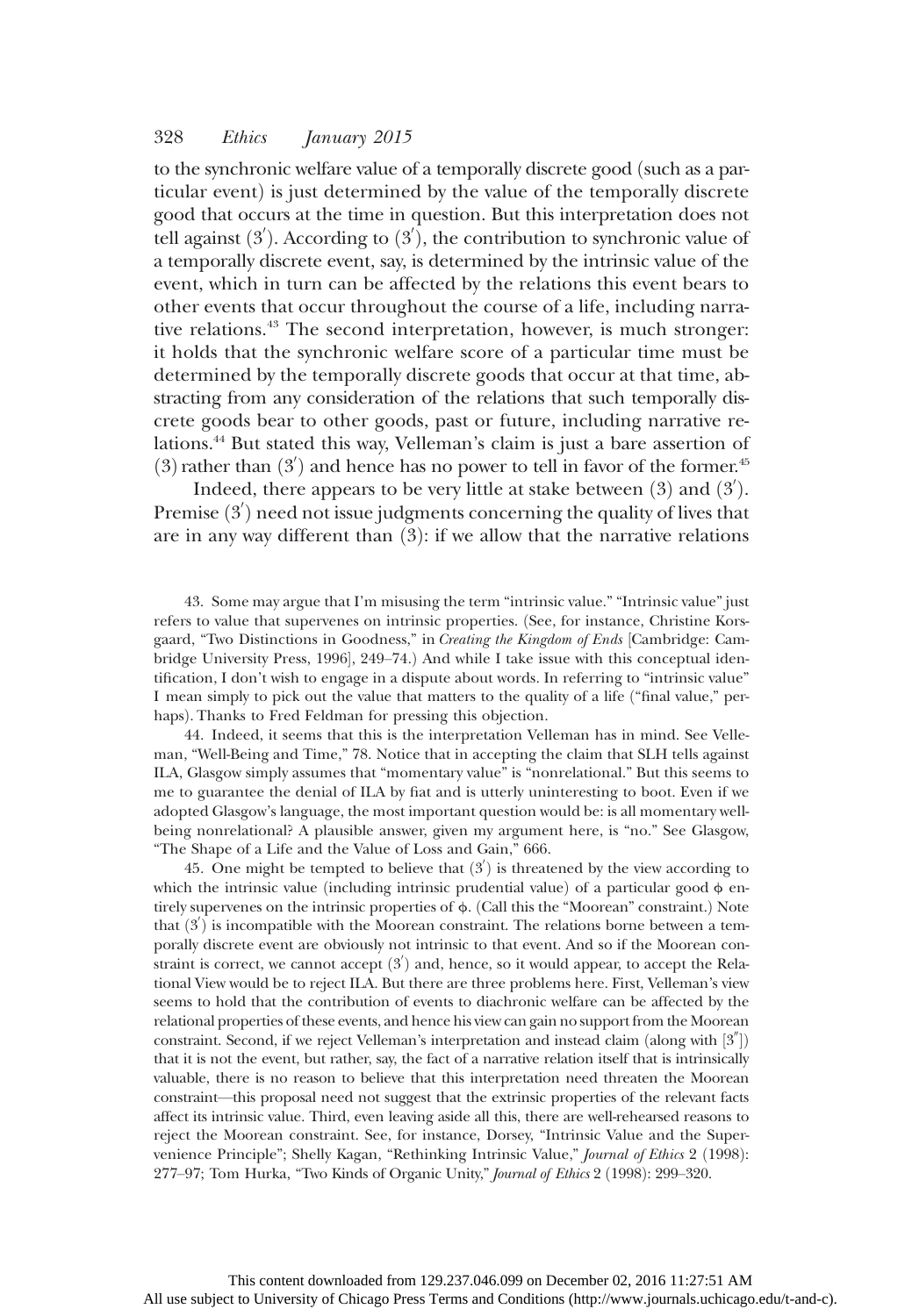between events can affect the contribution of those events to synchronic welfare, it would appear that  $(3')$ , together with ILA, will rank-order lives in precisely the same way as a view that rejects ILA given  $(3)$ . In addition, there would appear to be no prudential reasons that one proposal accepts what the other denies: both hold that it is better for the events of one's life to have a valuable meaning or set of narrative relations; the only difference is whether the significance of this meaning is assigned to synchronic welfare or strictly to diachronic welfare. Furthermore, while I believe that there is independent reason to accept  $(3')$ , as I already indicated, I am willing to grant that a direct appeal to the plausibility of  $(3)$ or  $(3')$  is or will be inconclusive: it could very well be that both proposals pass a threshold of reasonable plausibility.

So far, we have searched in vain to find an independent reason to reject  $(3')$  in favor of  $(3)$ . Conclusion: there is no reason to reject ILA on the basis of SLH—that is, independent of the acceptance of ILA. The only reason to reject  $(3')$  in favor of  $(3)$  just is the fate of ILA itself. If we find that intralife aggregation should be accepted, we will accept  $(3')$ . If we reject intralife aggregation, we may be tempted by  $(3)$ . But if the only thing that determines whether we accept  $(3)$  or  $(3')$  is ILA itself, whether we accept ILA given SLH can only be determined by a prior examination of the merits of ILA. And hence SLH of itself need not threaten the possibility of intralife aggregation. Given the Relational View, SLH is ILAneutral.

# VIII. RELEARNING FROM SLH

In this article, I have conducted an inquiry into the significance of a life's shape. I have argued that the Relational View is the most successful underlying explanation of why the shape of a person's life matters. An upward-sloping life is, typically (though not always), a sign of evaluatively significant relations (including narrative relations) between a life's temporally discrete events. In accepting the Relational View, I have denied that there is anything intrinsically valuable when it comes to the shape of a life.

In accepting this view, however, we accept a view that presents no threat to TN. In addition, the impact of SLH on ILA depends on whether we can or cannot interpret the various relations between individual temporally discrete events as having an impact on their intrinsic contribution to synchronic, or "momentary" welfare. But I have argued that whether we accept that the value of such relations is located in synchronic or diachronic (including lifetime) well-being will be determined by our prior commitment to ILA or its rejection. Hence SLH, of itself, threatens neither TN nor ILA.

Before concluding, I offer one parting reflection. I hold that a close examination of the significance of a life's shape indicates that the litera-